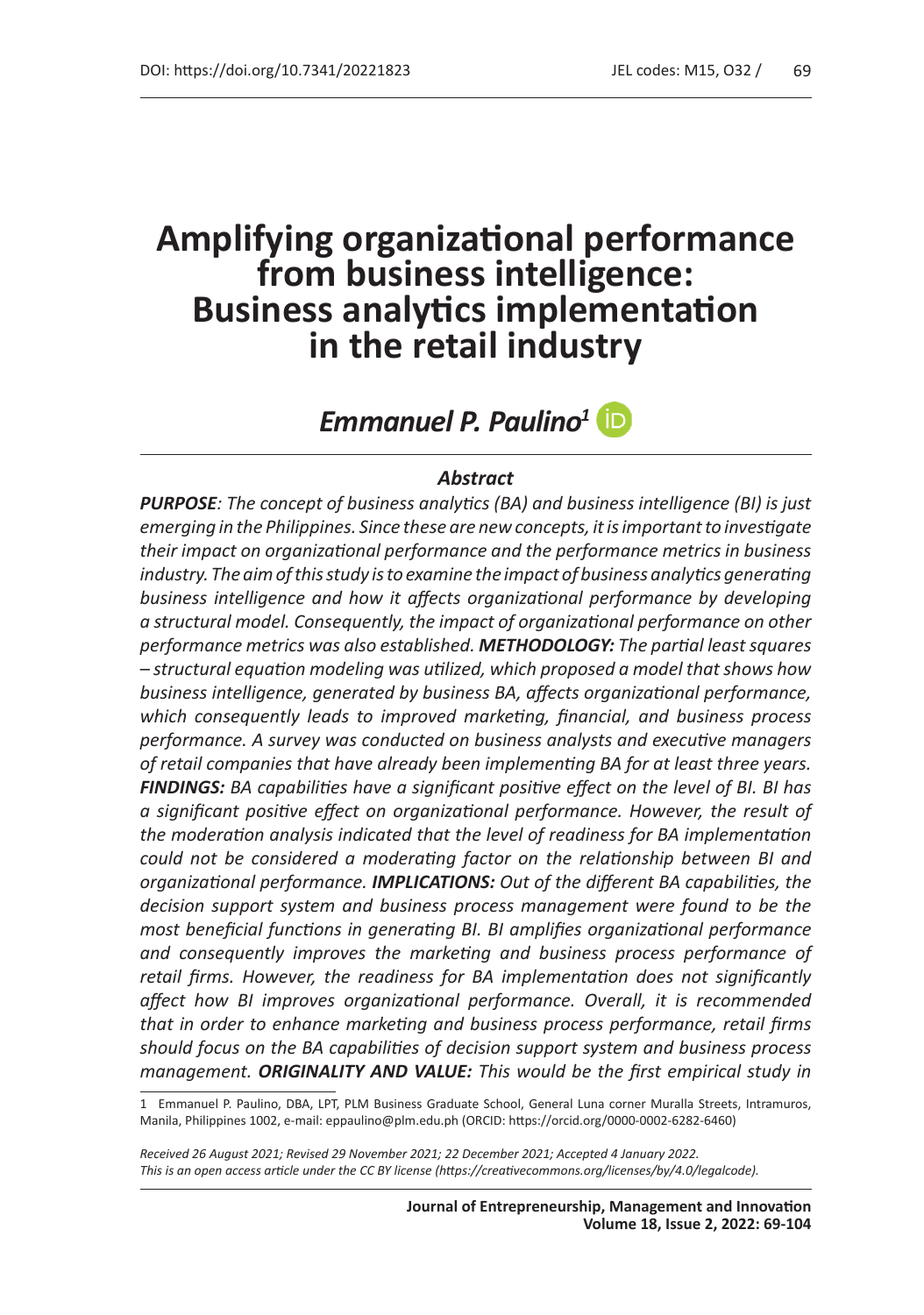*the Philippines which has assessed how business analytics and business intelligence impact organizational performance. This study is original in determining what BA capabilities generate BI, which translates to improved organizational performance. This study is also unique in defining what key performance metrics are much improved as a result of its implementation. This may serve as a viable reference for other researchers interested in business analytics and other technology about data management applied in business operations.*

*Keywords: structural equation model, knowledge-based view, business analytics, business intelligence, organizational performance, retail industry* 

#### **INTRODUCTION**

The perpetual revolution of information technology has genuinely dictated how industries conduct business today. Nevertheless, with the Fourth Industrial Revolution's advent, the fusion of technologies blurs the lines between the physical, digital, and biological spheres. It elevates the importance of data to become an integral part of conducting business (Beltran, 2018). Data have become the most important intangible resource of a firm, especially in the retail industry.

Retail trade in the Philippines has blossomed in recent years. The Philippine National Statistics Office (2019) counted 637,325 establishments engaged in retail trade in 2018. The Philippine retail industry has fragmented as different overseas companies enter the country. However, it is assumed that the industry will likely experience more significant consolidation and respond to incoming paradigm shifts (Rabo & Ang, 2018). Gomez, Arranz, and Cillan (2012) suggested that in order to be successful, it is critical for retailers to make use of its information resources efficiently and to pursue new strategies promptly. This may be achieved with the help of analytics in the retail supply chain (Gutierrez, 2014). In the Philippines, building customer loyalty is a primary goal for retailers. A retailer's ability to plan and implement measures toward customer retention may be provided by comprehensive business intelligence systems.

Beltran (2018) affirmed that there is still a gap between available technology and how firms use such technology to improve their business efficiency and customer response, both of which lead to better performance. It is where the concept of business analytics comes in. Several studies have already supported how BA generates BI and how these technologies impact organizational performance. But even if some studies have proved that BA generates BI, it can have different results for different situations and locations (Corte-Real, Oliveira, & Ruivo, 2016; Aydiner et al., 2019; Akter et al., 2016; Ashrafi et al., 2019). Current studies also lack exploration as to how each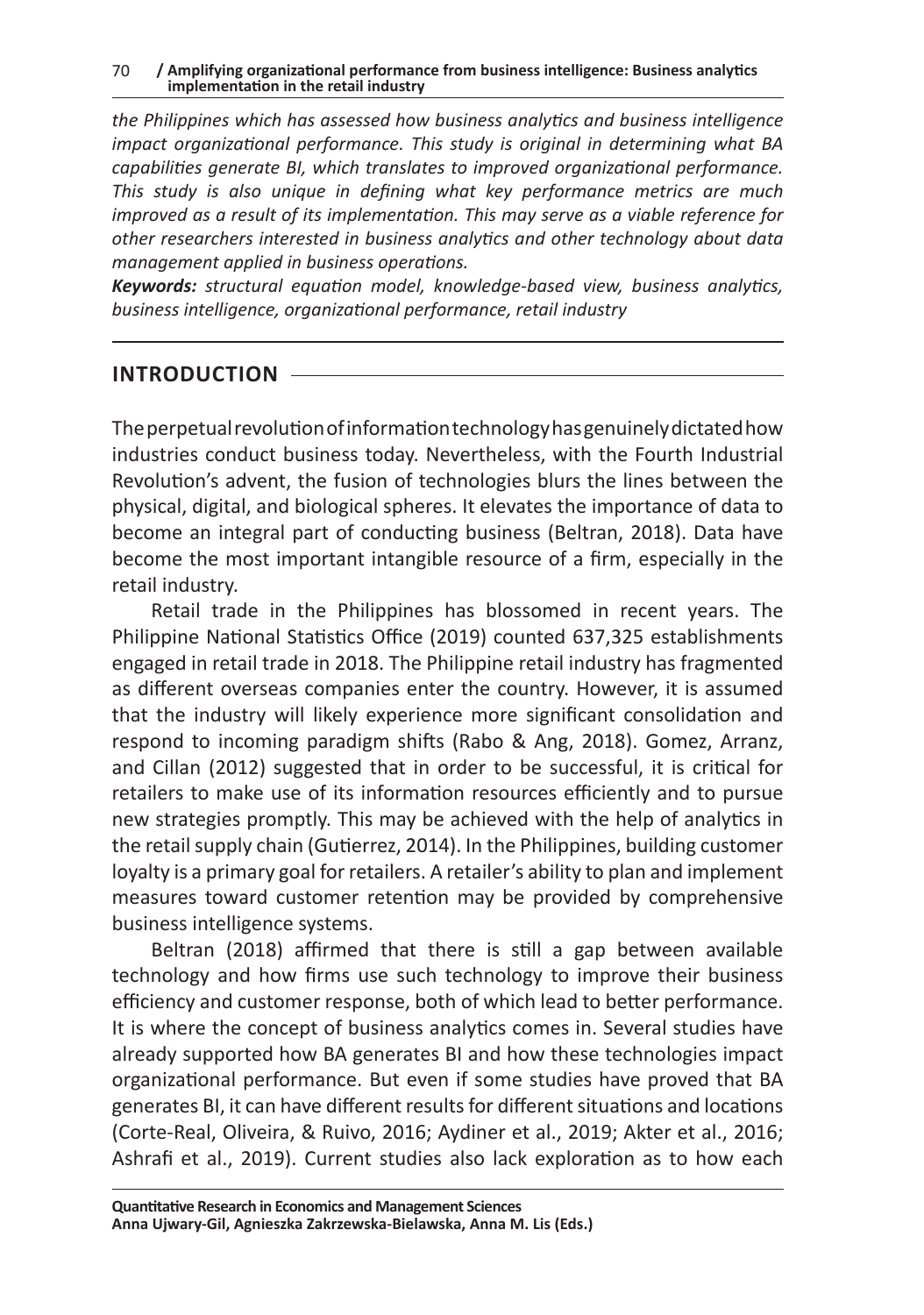BA capability generates BI and its specific impact on the key performance metrics of marketing, finance, and business process performance. This study also finds rationale for several contradicting results found in the previous literature on the impact of BI on organizational performance (Laursen & Thorland, 2010; Sharma et al., 2010; Aydiner et al., 2018; Bedeley et al., 2016; Grover et al., 2018).

Based on these gaps, this study aims to formulate a structural model that may predict and/or explain the quantitative relationship between business intelligence generated by BA capabilities and organizational performance, further translated to the key performance metrics of finance, marketing, and business efficiency. A survey was conducted on 62 retail companies in the Philippines that have already been implementing business analytics for at least three years. These companies represented by 124 respondents (one from top management and one analytics implementer for each company) already using business analytics are surveyed through questionnaires. This is the first empirical study in the Philippines to assess how business analytics and business intelligence impact organizational performance.

#### **LITERATURE REVIEW**

This study draws its framework from the knowledge-based view (KBV) of the firm, first theorized by Grant (1996) and extended by Kaplan et al. (2001). According to this theory, knowledge is the most significant intangible resource of a firm. It proposes a model that relates knowledge with the firm's capabilities by which it increases organizational performance. Such knowledge can be taken from internal and external sources. It also perceives the firm's resources as the key factors in its performance, thus suggesting that management should focus on harnessing internal capacities and capabilities rather than cogitating on external factors over which the firm has no control. Proponents of this view argue that organizations should focus on the inner strength of the company for its competitive advantage instead of comparing themselves with the competition. It is the knowledge that is the source of organizational performance (Wickramasinghe & Lubitz, 2007).

#### **Business analytics and its capabilities**

The earliest literature on business analytics (BA), such as Davenport and Harris (2007), defines it as a successive process of gathering, storing, analyzing, and interpreting meanings of data in order to improve decisionmaking and organizational performance. Definitions have somehow evolved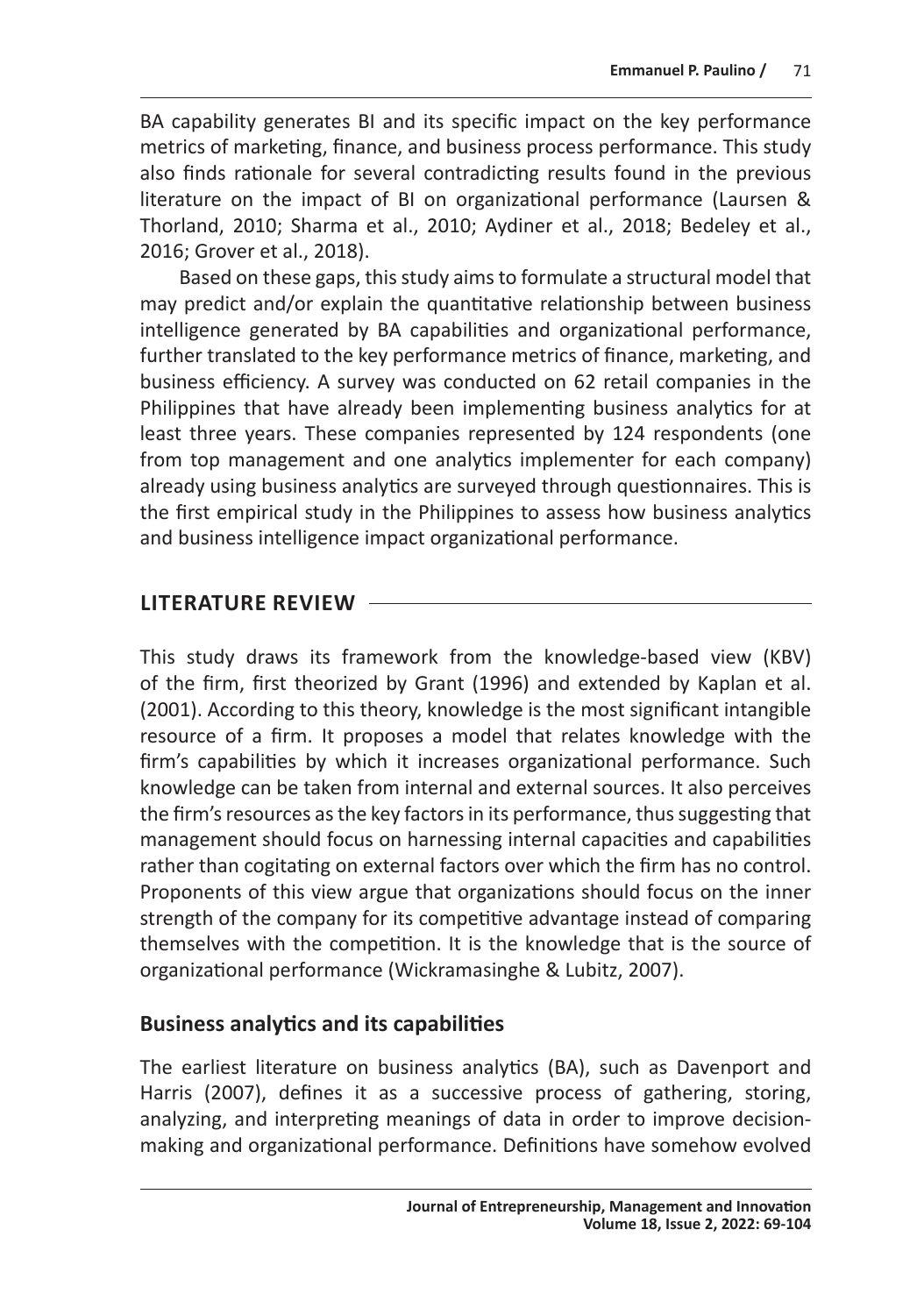#### 72 **/ Amplifying organizational performance from business intelligence: Business analytics implementation in the retail industry**

through time as more organizations become more perceptive of what BA is all about. Stubbs (2013) defined business analytics as the generation of datadriven insight to produce value. It does so by requiring business relevancy, actionable insight, performance measurement, and value measurement. Laursen and Thorlund (2017) concluded that BA goes beyond just providing intelligent reports. Min (2016) connected business analytics with various quantitative techniques such as statistics, data mining, optimization tools, and simulation. Defining BA becomes more extensive as time passes. BA capabilities that generate competitiveness can be perceived through customer and product dashboards (Glaister et al., 2008). These are real-time reports of the current customer engagement on the different products of the company. It concluded that BA's predictive ability could bring the right raw material and products to the company's delivery chain at the right time and place. BA is also seen to go beyond the advantages of traditional financial analysis (Ouahilal, El Mohajir, Chahhou, & El Mohajir, 2016), stating that with the explosion of data made through digital technology, data analysis has acquired greater prominence than mere financial accounting to be the basis for financial analysis. The most crucial capability of BA is its ability to support decisions based on data analysis. Through the inputs of data, the BA system can see through its algorithms the factors that cause different yields of business operations that guide managers in coming up with sustainable decisions (Glaister et al., 2008; Mithas et al., 2011; Ordanini & Rubera, 2009; Santhanam & Hartono, 2003; Ramanathan et al., 2017; Troilo et al., 2016.).

The researcher used the variables data dashboard, financial analysis, business process management, and decision support systems of business analytics based on the aforementioned literature.

#### **Business analytics generating business intelligence**

Sabherwal and Fernandez (2011) supported the idea that "organizations derive strategic decisions from hierarchical layers from data to intelligence." Business intelligence (BI) is the outcome of careful analysis of data through the support of analytics technology (Grossman & Rinderle-Ma, 2015). It can be considered the result of the manifestations of technology, methodology, practices, systems, and techniques involved in analyzing data to help an organization understand its operations, leading to timely decisions. Foley and Gullemente (2011) concluded that BI is a function of business analytics capabilities. Mishra, Hazra, Tarannum, and Kumar (2016) also supported such a conclusion by finding that business analytics significantly affects business intelligence, especially in decision-making activities. Chen et al. (2012) described BA as factors and part of BI. The main difference between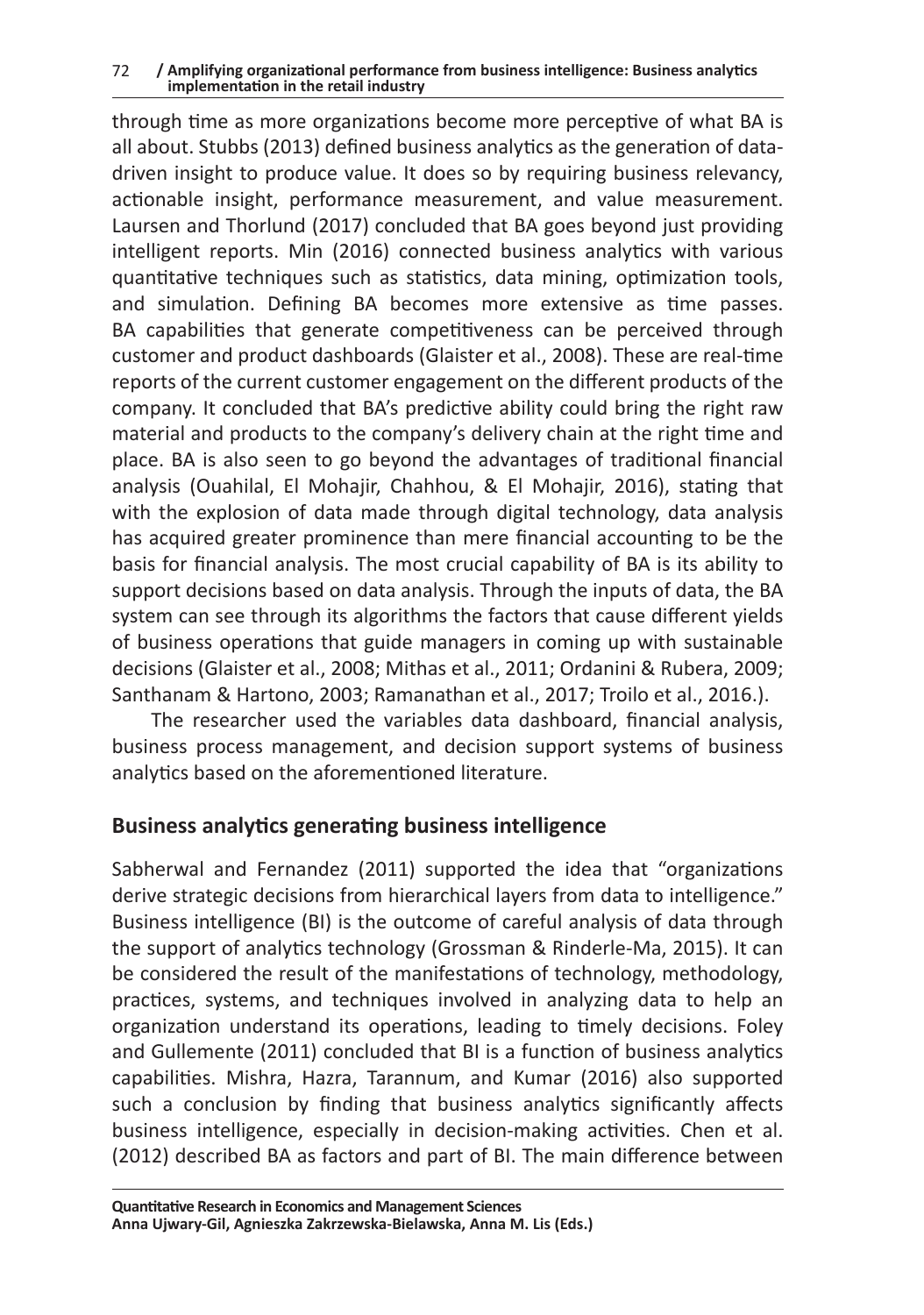BI and BA is the fact that BA is more specific in its focus, and an argument can be made that BA are factors of BI (Mashingaidze & Backhouse, 2017). This description aligns with the relationships described in Kowalczyk and Buxmann (2014), Chen et al. (2012), and Williams (2016). BI can be manifested through a descriptive understanding of the market. Firms can predict growth opportunities from internal and external data (Parra & Halgamuge, 2018). With the help of business analytics, companies are able to reflect on their internal strengths by deepening their knowledge of what is really happening inside the walls of their organization (Kearns & Sabherwal, 2007; Larson & Chang, 2016). Sabherwal (2007) suggests that BI can be assessed through understanding customer preferences, coping with competition, identifying growth opportunities, and enhancing internal efficiency. Also, Larson and Chang (2016) confirmed that BI is an enabler for the organization to work smarter, which rises from the fact that data analyses are turned into useful information. BI-related factors indeed affect the perceived decision quality (Visinescu, Jones & Sidorova, 2016). Overall, BI is seen when each executive in the organization confidently makes decisions backed up by rigorous data analysis (Grossman & Rinderle-Ma, 2015). Through the understanding of the discussion above, this hypothesis is therefore formulated:

*H1: Business analytics capabilities are significant factors of business intelligence.*

# **Business analytics and business intelligence linked with organizational performance**

The importance of BA and BI in improving corporate and organizational performance is well acknowledged in the literature (Wixom et al., 2013). Several pieces of literature provide evidence of a relationship between BI, BA, and organizational performance. Price optimization and profit maximization are found to be outputs of comprehensive business intelligence (Davenport & Harris, 2007; Schroeck et al., 2012). Sales, profitability, and market share are greatly affected by analytics implementation (Manyika et al., 2011). Aydiner et al. (2018) found that business analytics capabilities generating business intelligence affect the overall business performance of the firm. According to Wixom et al. (2013), BI can increase performance by increasing productivity, which has both concrete (i.e., reduced paper reporting) and intangible (i.e., improved business reputation) benefits. Thus, a firm that creates superior BA should maximize organizational performance by facilitating the pervasive use of insights gained from its business intelligence derived from analytics (McAfee & Brynjolfsson, 2012; Prahalad & Ramaswamy, 2013).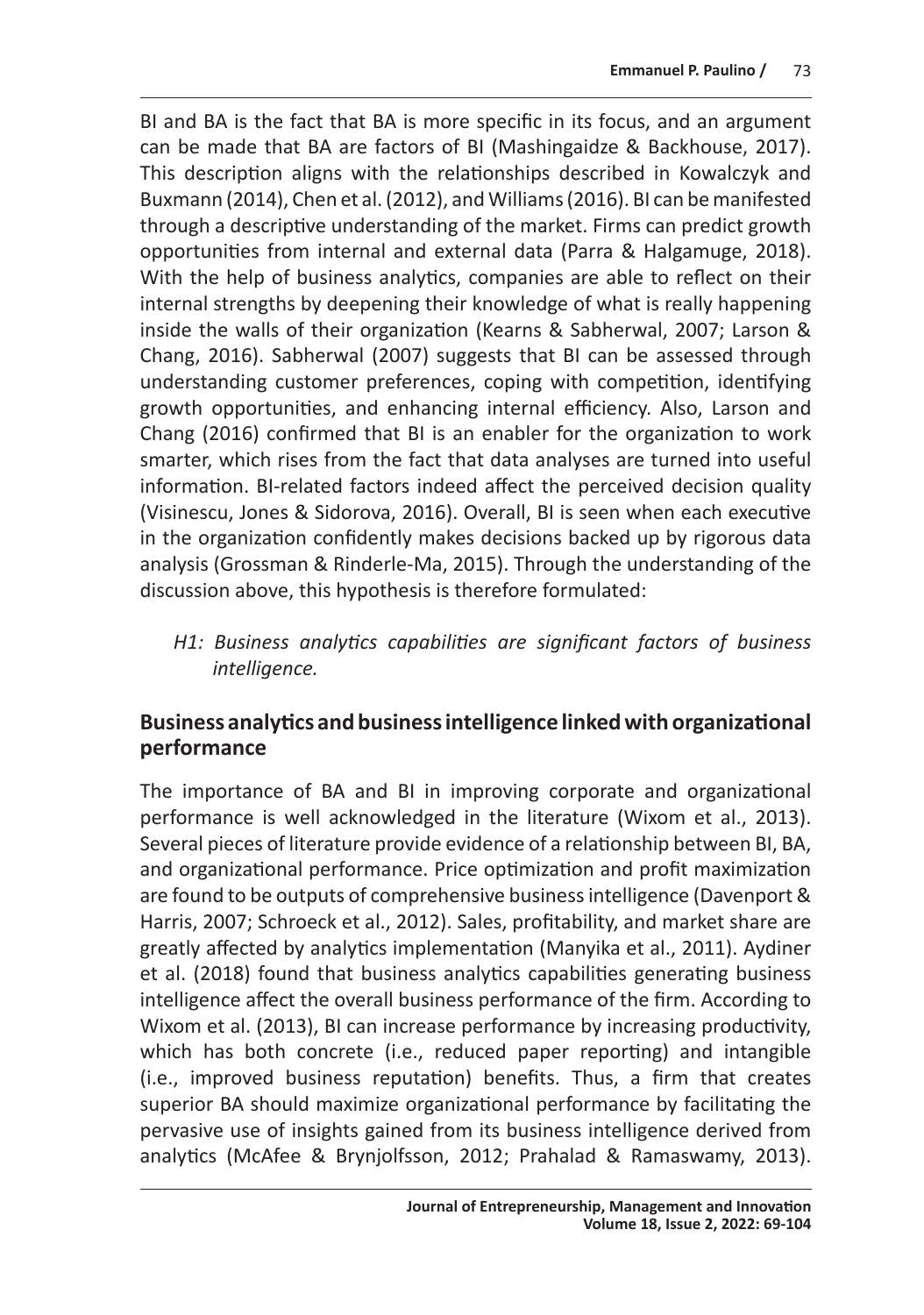Ramanathan et al. (2017) argue that there appears to be a link between business performance and BA adoption. Corte-Real et al. find that BA and BI add value to the firm by amplifying organizational performance. Businesses that incorporate BA into their operations can outperform their competitors in productivity and in profitability. Many of the previous studies indicate a positive link between the adoption of BA and organizational performance in terms of increased business value (Cosic et al., 2015; Elbashir, Collier & Davern, 2008; Ramanathan et al., 2017). Elbashir, Collier, and Davern (2008) established a strong relationship between business intelligence systems and organizational performance.

However, few works of literature negate the positive link between business intelligence and organizational performance. Gartner (2016) revealed that while investments in big data continued to proliferate, some data reveal contradicting inference. This is due to the fact that there were big data projects that yielded disappointing results. According to Gartner, 60% of big data projects will fail to progress beyond piloting and experimentation in 2017 and will be abandoned. Grover et al. (2018) also identified that some companies find it hard to see a valuable return on their investment, with analytics supporting the idea that business analytics may not have a significant impact on organizational performance. Based on the foregoing, it is therefore hypothesized:

*H2: Business intelligence has a significant effect on organizational performance.*

# **Business analytics implementation and its role as a moderating factor between business intelligence and organizational performance**

In order to implement BA, business organizations must be aware of their infrastructure. Davenport and Harris (2007) found that the essential elements of any analytics infrastructure are the software, number of nodes, data capacity, and the processes involved. This study has adopted this view as it is supported by different literature discussing the same topic. Several studies having different views were shared in using the abovementioned list in defining the infrastructure of any analytics system, such as those of Laursen and Thorland (2010), Sharma et al. (2010), Aydiner et al. (2018), Bedeley et al. (2016), and Grover et al. (2018). The number of nodes refers to the number of devices (e.g., computers and smartphones) wherein they are installed and utilized for such purposes. Data capacity refers to the average number of data involved regularly in the given traffic period and is usually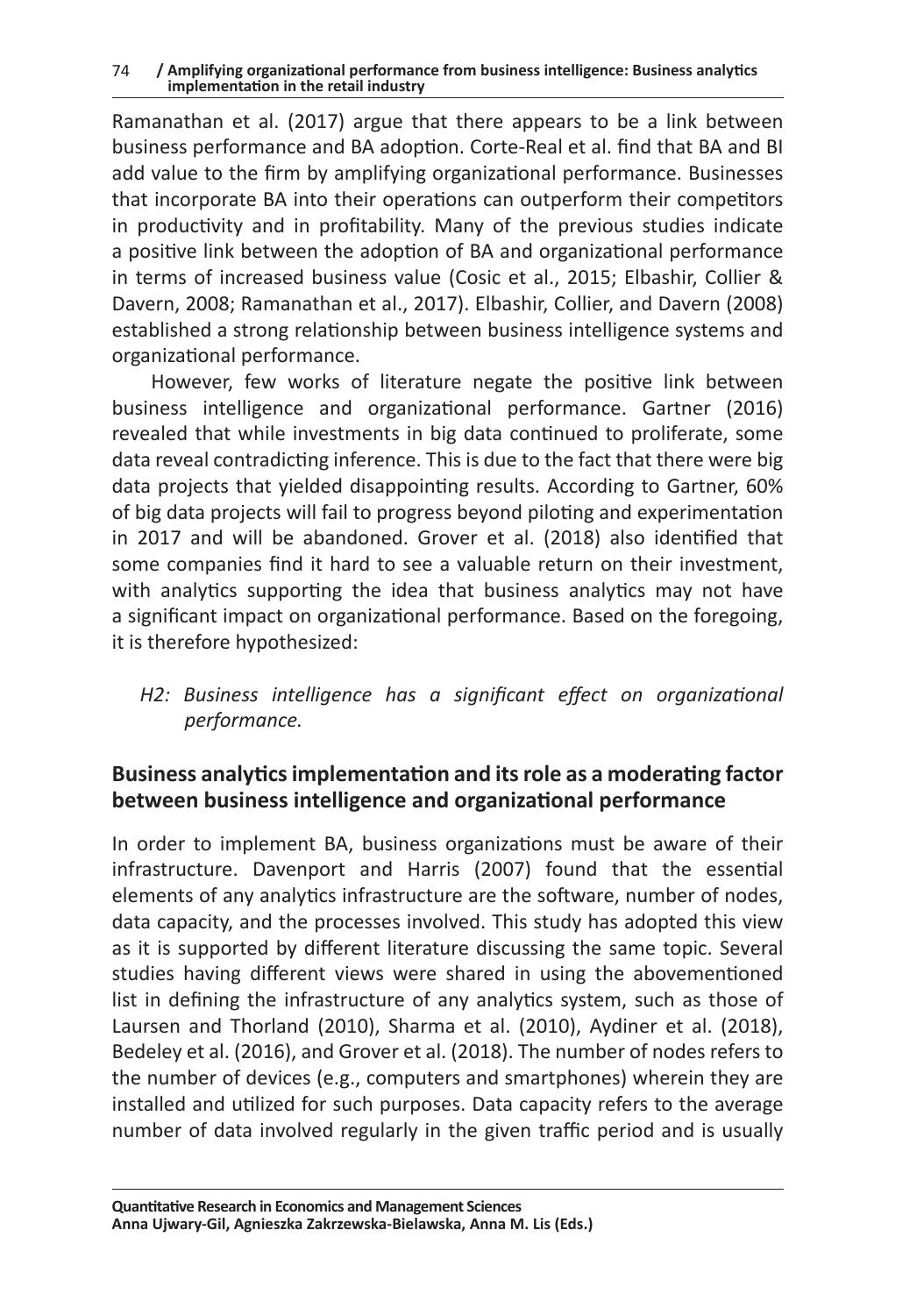measured in terabytes (Stubbs, 2013). The intangible component is all about the human resource: its knowledge and technical skills in implementing BA.

Several literature works have linked the firm's readiness for BA implementation with organizational performance outcomes and business intelligence. Jain, Narayanan, and Lee (2019) formulated a model that positively links a firm's BA readiness with business intelligence generated by firms. Ghasemaghaei (2019) found that structural readiness has a positive impact on organizational performance. It identifies the significance of technology infrastructure capability, tool functionality, data volume, and employee analytics capability in determining a firm's structural readiness to use big data analytics. Continuous usage of BA infrastructure leads to more success in the firm's performance (Ramarakrishnan, Khuntia, Kathuria, & Saldanha, 2016). Barton and Court (2012) emphasized a fast return on investment from analytics infrastructure. Gürdür, El-khoury, and Törngren (2019) concluded that in order to increase data analytics usage, firms needed to improve their tools and employee analytics skills. It was stated as an example that if companies continue to train employees and expose them to opportunities in their analytics knowledge, it will probably also enhance analytics capabilities. Prior research has shown that the relationship between business intelligence from big data analytics and organizational performance is influenced by the firm's infrastructure and readiness to implement analytics as a moderating factor (Wamba et al., 2015; Côrte-Real et al., 2017). Their research framework commonly exhibits a triangular setup between BA infrastructure, business intelligence, and organizational performance. Such a triangular relationship was explored further by Grossman and Siegel (2014), who concluded that the capacity or readiness to implement business analytics does not affect organizational performance unless it is organized well and BA capabilities are enhanced. With a good understanding of the related literature, this hypothesis is therefore formulated:

#### *H3: Readiness of business analytics implementation moderates the effect of business intelligence on organizational performance.*

#### **Organizational performance and other performance metrics**

Organizational performance refers to how a business organization achieves and realizes its goals (Li et al., 2004) as well as how it enhances competitiveness that strengthens its edge over its competitors (Rahman et al., 2018; Chen et al., 2013; Hogan & Coote, 2014; Carter & Greer, 2013; Lee & Raschke, 2016). To appraise organizational performance, Elbashir, Collier, and Davern (2008) proposed metrics used to capture organizational performance that represent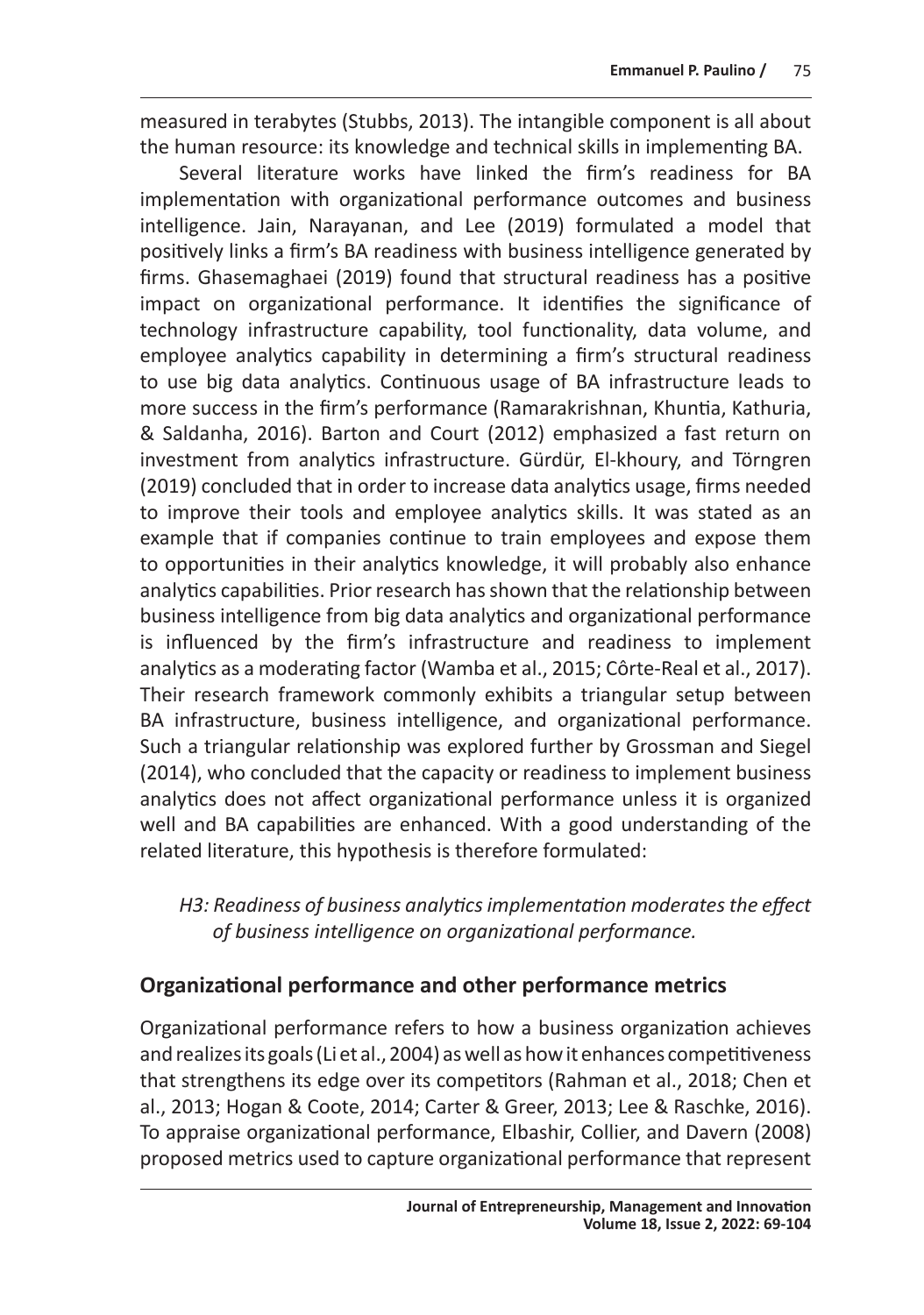organizational objectives, competitiveness, and market responsiveness, strengthening the organization's overall performance.

In measuring marketing performance, lead generation can be used as retail companies use online platforms to track customer interactions, whether expressing interest or making an inquiry (Artun & Levin, 2015). Rothman (2014) enumerated different types of leads that can be used as metrics of marketing performance: marketing leads, sales leads, and product leads, which form a marketing funnel.

In measuring business process performance, Aydiner et al. (2019), on the other hand, proposed that business efficiency be gauged through efficient inventory management, transaction time with customers, and the efficiency in delivering products. In measuring transaction time, Jaff and Ivanov (2015) used the metrics of input resources order time, move time, product and service processing time. Treville, Shapiro, and Hameri (2013) described transaction lead-time as the functions of setup time, batch processing, waiting time, and delivery of products or services. Financial performance is measured through the marginal increase in sales, net profit, return on assets and return on equity (Ordanini & Gubera, 2009).

Several pieces of literature relate organizational performance with financial performance, marketing performance, and business process performance (Li et al., 2006; Elbashir, Collier, & Davern, 2008; Aydiner et al., 2019; Corte-Real, Oliveira, & Ruivo, 2016) and business process performance (Aydiner et al., 2019; Rahman et al., 2018). In the framework of Corte-Real, Oliveira, and Ruivo (2016), organizational performance affects other performance metrics. Therefore, it is hypothesized that:

*H4: Organizational performance affects other performance metrics such as marketing performance, financial performance and business process performance.*

The related literature supporting the formulation of the hypothesis mentioned can be summarized in this conceptual framework (Figure 1).

Based on the knowledge-based view of the firm, which theorizes that the knowledge of the firm is crucial in increasing organizational performance, this conceptual model postulates that BA capabilities of data dashboard, financial analysis, business process management and decision support system affect and explain the level of business intelligence that aretail company has. Business analytics capabilities and business intelligence represent the knowledge of a firm and are part of the independent variables. Organizational performance is hypothesized to affect the constructs of financial performance, marketing performance, and business process performance.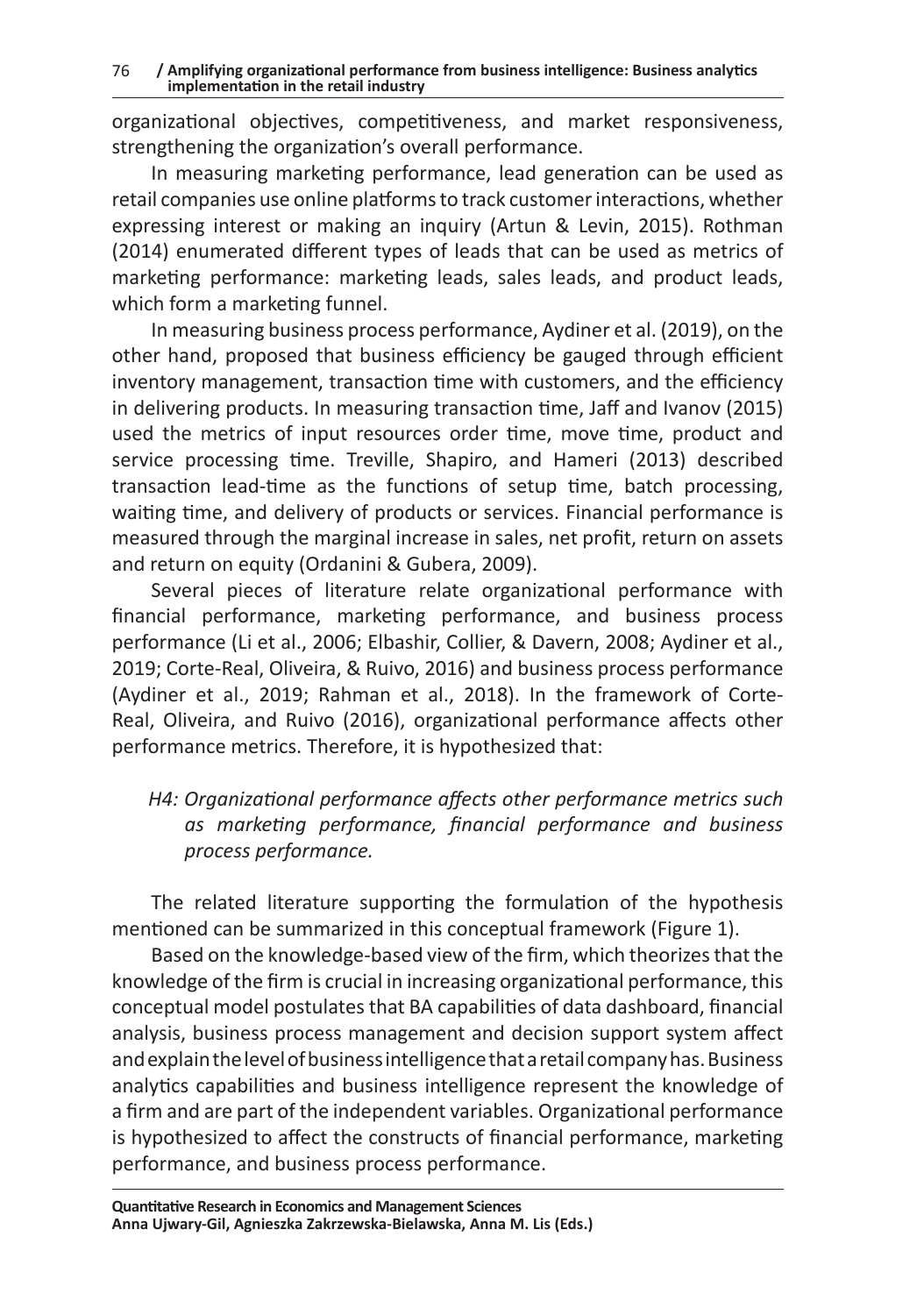

**Figure 1.** Conceptual framework on the relationship between business intelligence and organizational performance with intervening variables

The model proposes that the level of business intelligence (knowledge) affects and explains the level of organizational performance. The level of readiness of the firm to implement business analytics is theorized to have a moderating effect between business intelligence and organizational performance. It is also hypothesized that the strength of the relationship between business intelligence and organizational performance is moderated by the value of companies' readiness level to implement BA. This conceptual model is the basis for establishing the proposed structural equation model on business analytics implementation in the retail industry.

#### **METHODOLOGY**

#### **Research design**

Since the objective is to determine the relationship between the variables of the study, the strength of their correlation and the probability of predicting another variable through the value of a predictor variable, Structural Equation Modeling (SEM) is utilized (Eriksson, 2014; Waljee, Higgins, & Singal, 2014). SEM is used to explain associations, interactions, or correlations between variables by incorporating unobservable variables (e.g., latent variables) measured indirectly by indicator variables (Hair et al., 2017).

To establish the intended output of this study, the Partial Least Squares Regression – Structural Equation Model (PLS-SEM) was used to evaluate each relationship of our constructs. PLS-SEM is selected in this study since,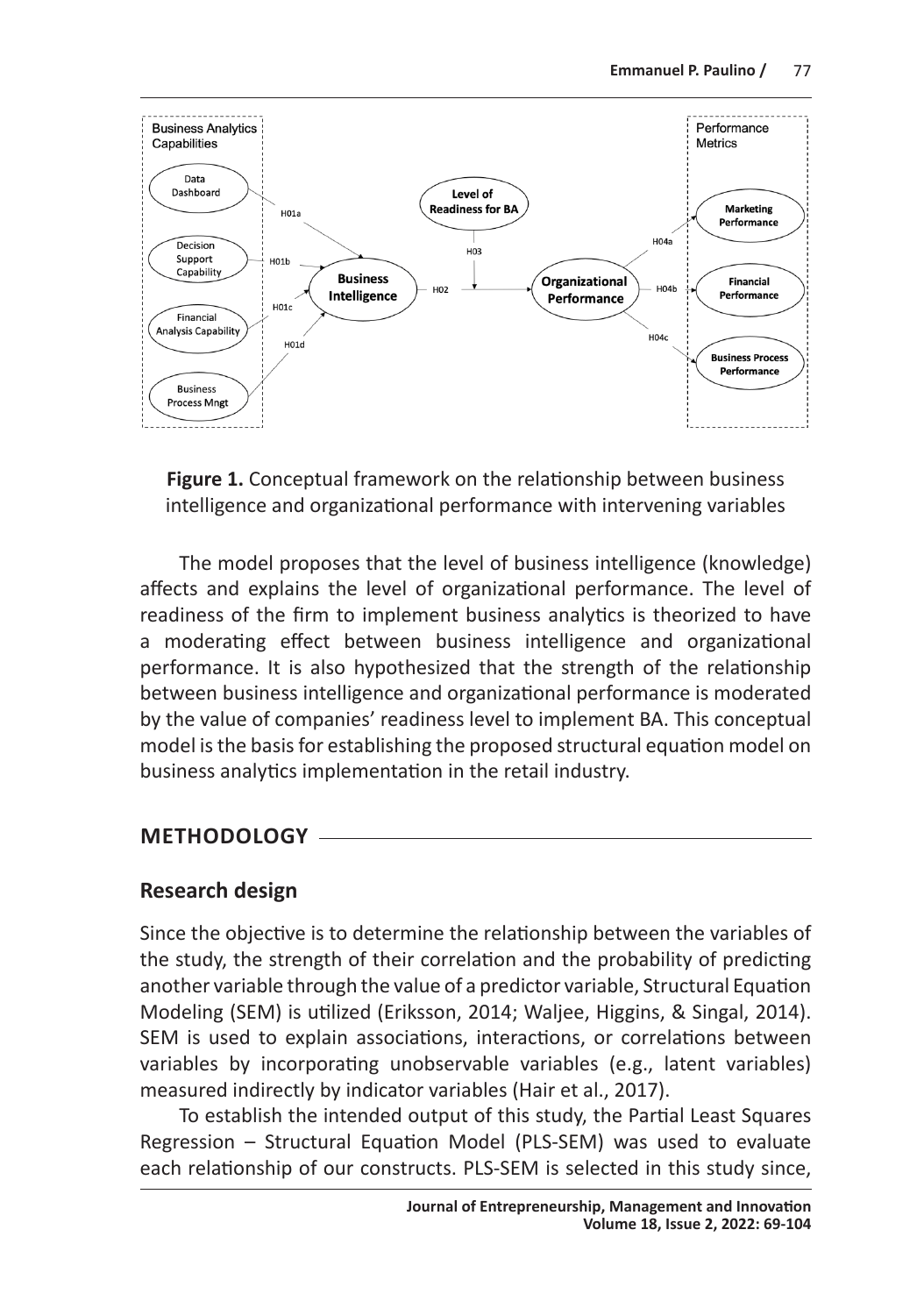#### 78 **/ Amplifying organizational performance from business intelligence: Business analytics implementation in the retail industry**

according to Hair, Ringle, and Sarstedt (2011), it is more appropriate to use for theory development and when the sample size is small. It is also an advantage of PLS if the data violates normality assumption because it is a nonparametric type of statistical tool. The evaluation of the measurement model and the structural model was conducted based on the PLS-SEM approach of Hair et al. (2017).

#### **Research data**

The locale of the study is the retail companies that have been implementing any form of business analytics technology from 2016 to 2019. Retail companies are composed of Food and Non-Food firms. Since business analytics is relatively new in the Philippines, only a limited number of qualified respondents can participate. Consequently, total population sampling is utilized as an approach to enlisting participants. Laerd (2012) defines total population sampling as a technique where we choose to examine an entire but small population with a particular set of characteristics. From the prescribed characteristics, 69 retail companies who are qualified to take part in the study were identified, but only 62 companies were available to participate.

Data comes from the responses to the survey questionnaire given to the two sets of respondents  $-$  (1) Managers in charge of implementing BA technology and (2) Managers or Directors who are in charge of marketing, finance, and operations. Overall, 124 respondents (2 for each retail firm) participated in the study.

The following Table 1 showcases the profile of the respondents as they are sorted according to their organizational position, number of analysts, and years in implementing business analytics.

| Characteristic                               | <b>Frequency</b> | Relative | <b>Rank</b> |
|----------------------------------------------|------------------|----------|-------------|
| <b>Position/Title for BA Implementers</b>    |                  |          |             |
| Head/Lead Analyst                            | 48               | 77.4%    | 1           |
| <b>Business Analyst</b>                      | 14               | 22.6%    | 2           |
| Total for BA Implementers                    | 62               |          |             |
| <b>Position/Title for Corporate Officers</b> |                  |          |             |
| Chief Information Officer                    | 47               | 75.8%    | 1           |
| Corporate Relations Officer                  | 12               | 19.4%    | 2           |
| Administration/Operations Officer            | 3                | 4.8%     | 3           |
| <b>Total for Corporate Officers</b>          | 62               |          |             |
| <b>Total Respondents</b>                     | 124              |          |             |

#### **Table 1.** Respondent's profile distribution

**Quantitative Research in Economics and Management Sciences Anna Ujwary-Gil, Agnieszka Zakrzewska-Bielawska, Anna M. Lis (Eds.)**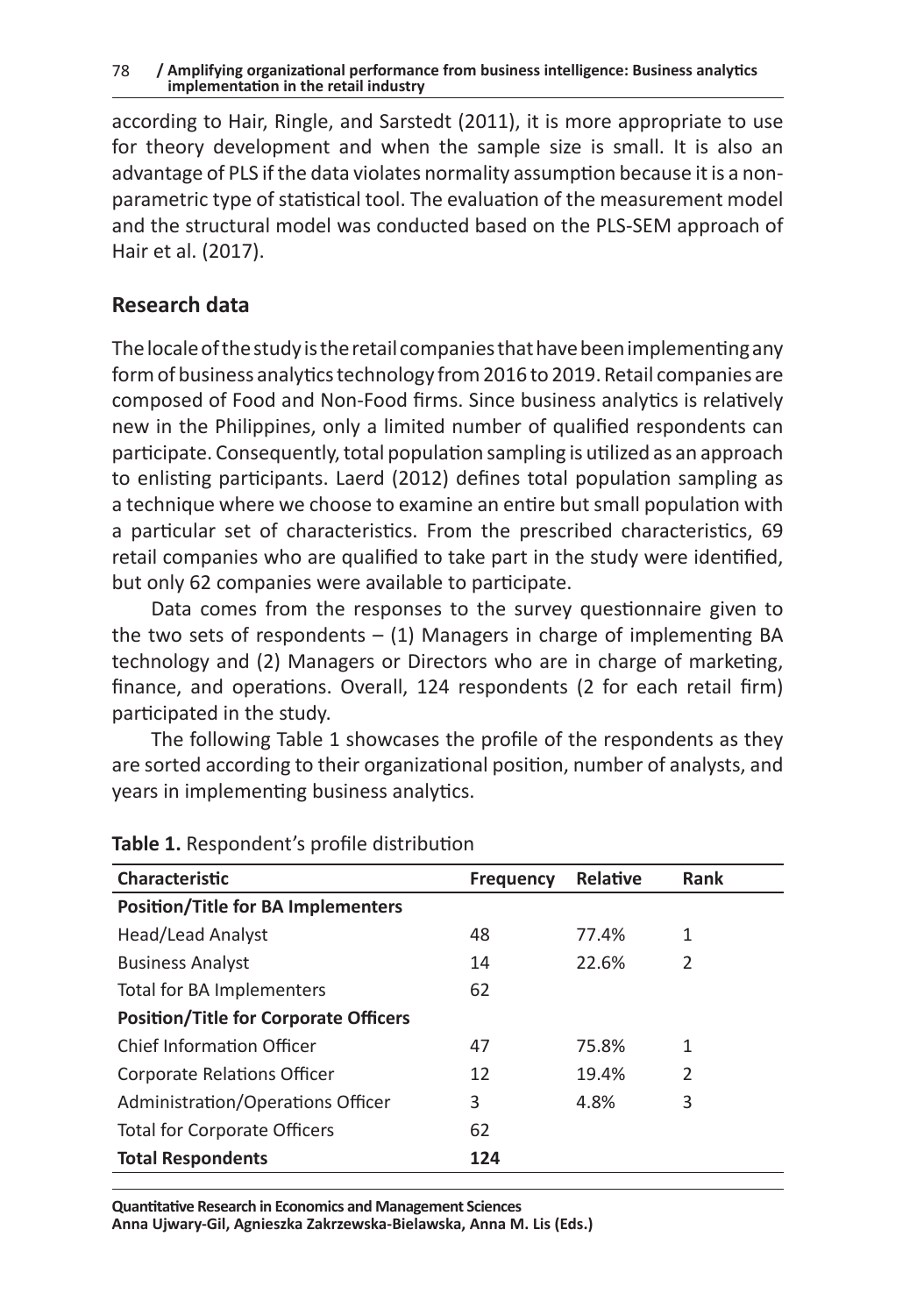| Characteristic                              | <b>Frequency</b> | Relative | <b>Rank</b> |
|---------------------------------------------|------------------|----------|-------------|
| <b>Number of Analysts</b>                   |                  |          |             |
| 1 to 10                                     | 82               | 66.1%    | 1           |
| 11 to 20                                    | 24               | 19.4%    | 2           |
| 21 to 30                                    | 12               | 9.7%     | 3           |
| More than 30                                | 6                | 4.8%     | 4           |
| <b>Retail Category</b>                      |                  |          |             |
| Food                                        | 96               | 77%      | 1           |
| Non-Food                                    | 28               | 23%      | 2           |
| <b>Number of Years of BA Implementation</b> |                  |          |             |
| Less than 3                                 | 0                | 0%       |             |
| 3 years and above                           | 124              | 100%     |             |

**Note:** 62 retail companies were represented by the 124 respondents.

With the minimum absolute significant path coefficient in the structural model of 0.216, Type I error of 0.05, and statistical power level of .80, the minimum required sample sizes are as follows: 94 for gamma exponential method and 108 for inverse square root (see Figure 2). The required minimum sample size must be between 104–117; thus, the actual sample size of 124 is sufficient enough to explain the results of the structural model.





#### **Research instrument**

The questionnaire items are indicators intended to measure each construct or latent variable presented in the conceptual framework. Answers for each item in the questionnaire are given through a 4-point scale. Each item was evaluated using a numerical scale based on the respondent's knowledge of the variables of the research questions. For the survey questionnaire for business analysts, the items inquire about the quality or capacity of analytics infrastructure and capabilities. If this is the case, the following scale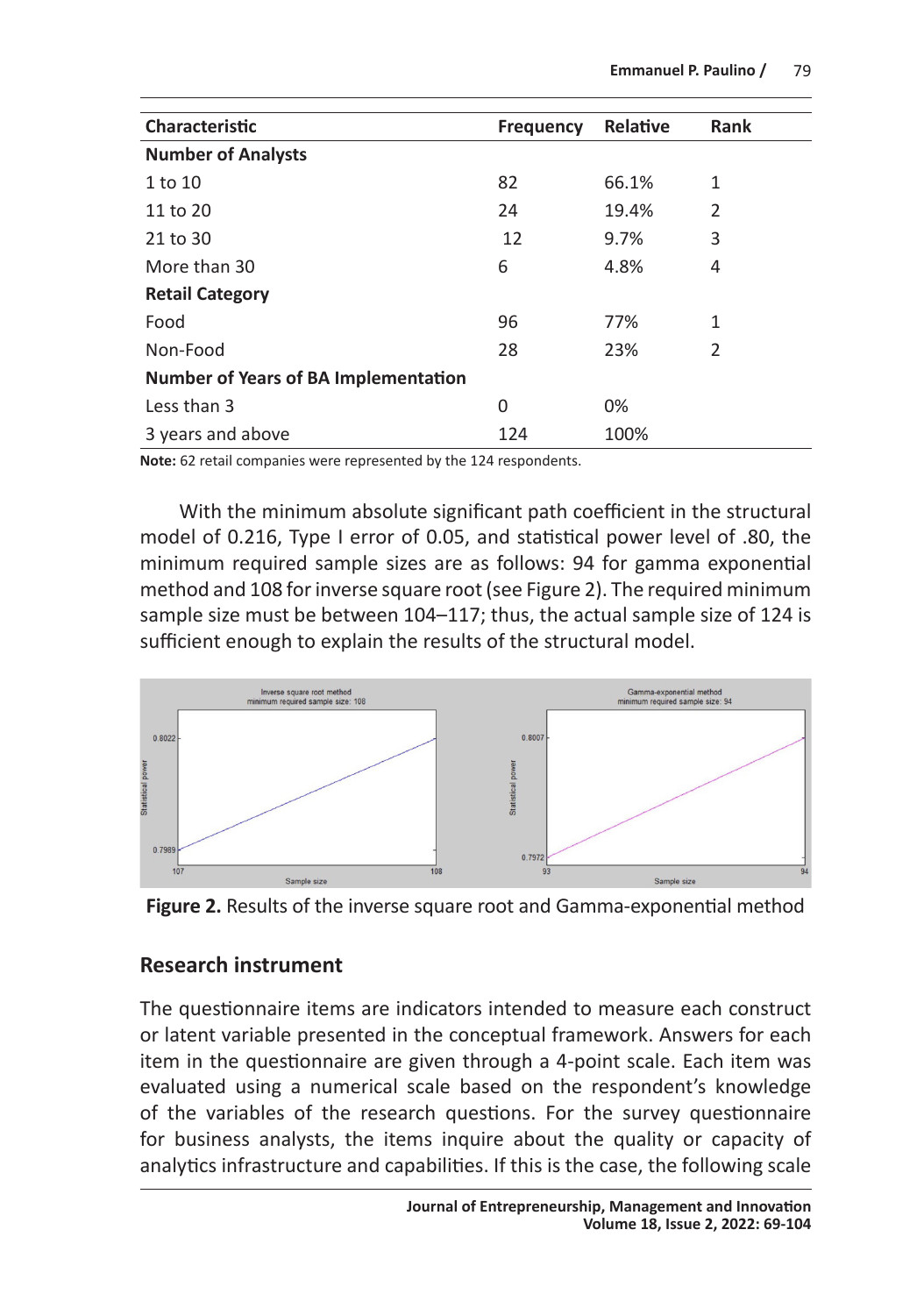descriptors suggested by McLeod (2019) and Boone et al. (2012) are deemed appropriate: 1 – Poor; 2 – Lacking; 3 – Good; 4 – Excellent (1st questionnaire).

The survey questionnaire for top-level managers has a list of definitive statements serving as indicators, where respondents rate statements based on the level of their agreement with each one (Hair et al., 2017). It has the following scale descriptors: 1 – Strongly disagree; 2 – Disagree; 3 – Agree; 4 – Strongly agree (2nd). All questionnaire items are shown in Table 2.

#### **Data gathering procedure**

Two data gathering methods were used in evaluating the hypothesis: Survey strategy and Financial statement analysis. The survey was conducted in December 2019. Financial data were also inquired from the retail companies to measure their financial performance. There were separate survey questionnaires for business analytics and organizational performance. It is one of the ex-ante approaches to avoid the rampant dilemma in survey methods called the common method bias, in which only one class of respondents answers both questionnaire items for the independent and dependent variable (Chin, Thatcher, & Wright, 2012; Hair et al., 2017). In this scenario, a respondent being the sole source of information can easily taint the results of the study.

| Construct                 | Item             | <b>Items</b>                                                                                                                                                  |
|---------------------------|------------------|---------------------------------------------------------------------------------------------------------------------------------------------------------------|
| Level of Readiness of     | AVETSA           | Technical skills level of analysts                                                                                                                            |
| <b>BA</b> Implementation  | AVEBSA           | Analytics infrastructure of the firm                                                                                                                          |
|                           | <b>AVEBAN</b>    | Network capacity of the firm                                                                                                                                  |
|                           | AVEBAI           | Number of implementers and/or analysts                                                                                                                        |
|                           | <b>AVEBAY</b>    | Years of BA implementation                                                                                                                                    |
| Data Dashboard            | DD <sub>01</sub> | Integration with third party applications                                                                                                                     |
|                           | DD <sub>02</sub> | Track progress against key customer experience and operational targets                                                                                        |
|                           | DD <sub>03</sub> | Organize, track and maintain CRM-related data to have a hub for managing all<br>customer-related information helping employees prioritize workload            |
|                           | DD <sub>04</sub> | Organize, track and maintain product related data to have a hub for managing<br>all produce product-related information helping employees prioritize workload |
| <b>Decision Support</b>   | DSS01            | Sensitivity analysis                                                                                                                                          |
| System                    | DSS02            | Backward analysis sensitivity models                                                                                                                          |
|                           | DSS03            | Optimization analysis                                                                                                                                         |
|                           | DSS04            | Forecasting models                                                                                                                                            |
| <b>Financial Analysis</b> | <b>FA01</b>      | Liquidity real time report                                                                                                                                    |
| Capability                | <b>FA02</b>      | Leverage real time report                                                                                                                                     |
|                           | <b>FA03</b>      | Solvency real time report                                                                                                                                     |
|                           | <b>FA04</b>      | Forecasting capability                                                                                                                                        |
|                           | <b>FA05</b>      | Prescriptive capability                                                                                                                                       |

#### **Table 2.** Scale items per construct

**Quantitative Research in Economics and Management Sciences Anna Ujwary-Gil, Agnieszka Zakrzewska-Bielawska, Anna M. Lis (Eds.)**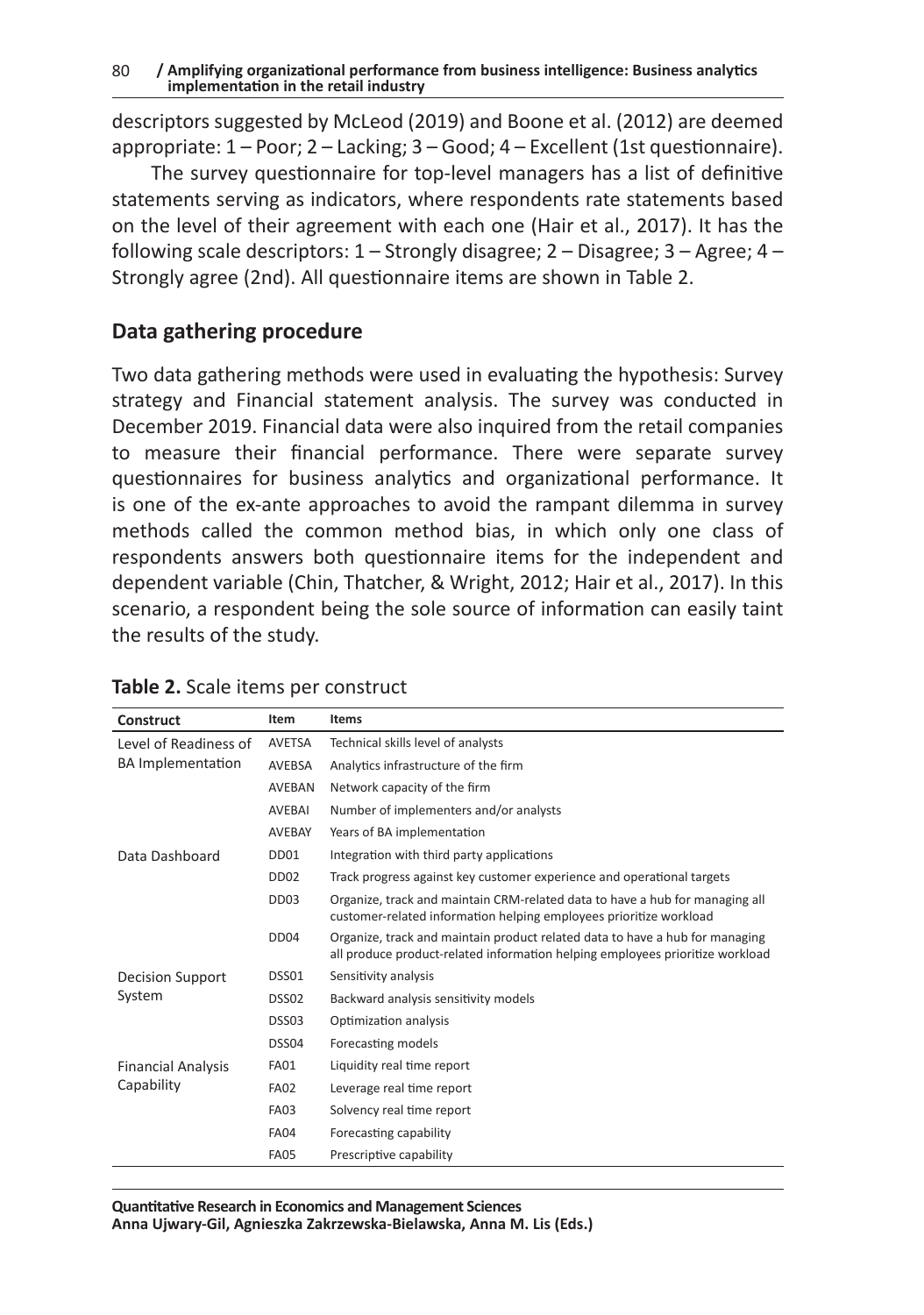| Construct                    | Item             | <b>Items</b>                                                                  |  |  |
|------------------------------|------------------|-------------------------------------------------------------------------------|--|--|
| <b>Business Process</b>      | BPM01            | Order fulfillment                                                             |  |  |
| Management                   | BPM03            | Logistics Management                                                          |  |  |
|                              | BPM04            | Operations monitoring                                                         |  |  |
|                              | BPM05            | Customer onboarding                                                           |  |  |
| Marketing                    | <b>MP01</b>      | We continue to increase our customer contacts                                 |  |  |
| Performance                  | <b>MP02</b>      | We continue to increase our marketing leads                                   |  |  |
|                              | MP03             | We continue to increase our qualified sales leads                             |  |  |
|                              | MP04             | We continue to increase our qualified product leads                           |  |  |
| <b>Business Process</b>      | BPP01            | We continue to reduce Input Resources Order time                              |  |  |
| Performance                  | BPP02            | We continue to reduce the processing time of products                         |  |  |
|                              | BPP03            | We continue to reduce move time                                               |  |  |
|                              | BPP05            | We continue to reduced batch processing time                                  |  |  |
| <b>Business Intelligence</b> | <b>BI01</b>      | We have a thorough understanding of customer preferences                      |  |  |
|                              | <b>BI02</b>      | We can effortlessly cope with heightened competition through anticipation     |  |  |
|                              | <b>BI03</b>      | We can easily identify growth opportunities                                   |  |  |
|                              | <b>BI04</b>      | We are adept in improving our internal efficiency                             |  |  |
|                              | <b>BI05</b>      | We work smarter through data-driven decisions                                 |  |  |
| Organizational               | OP01             | We consistently realize our organizational objectives                         |  |  |
| Performance                  | OP <sub>02</sub> | We continue to increase the competitiveness of our products                   |  |  |
|                              | OP <sub>03</sub> | We continue to penetrate current and potential markets                        |  |  |
|                              | OP04             | We are able to respond quickly to changes in trends and demands of the market |  |  |

#### **Financial data analysis**

In order to establish a high degree of accuracy in terms of financial data, analysis was also used for the financial indicators under financial performance (Table 3). Financial statements for the years ending 2016, 2017, 2018, and 2019 were requested from research participants. Some of the financial statements were downloaded from the official website of retail companies represented by the respondents that post their financial statements online (e.g., publicly listed). Other financial statements were given directly by the research participants.

|  | Table 3. Numerical range from averaged index of annual growth rate |  |  |  |  |
|--|--------------------------------------------------------------------|--|--|--|--|
|  | evaluating financial performance                                   |  |  |  |  |

| <b>Scale</b> | <b>Sales</b> | Net profit   | Net worth and return on equity |
|--------------|--------------|--------------|--------------------------------|
|              | 1.17 to 1.33 | 1.03 to 1.06 | 1 to 1.03                      |
| 2            | 1.34 to 1.41 | 1.07 to 1.08 | 1.04 to 1.05                   |
| 3            | 1.41 to 1.48 | 1.09 to 1.11 | 1.06 to 1.08                   |
| 4            | Over 1.48    | Over 1.11    | Over 1.08                      |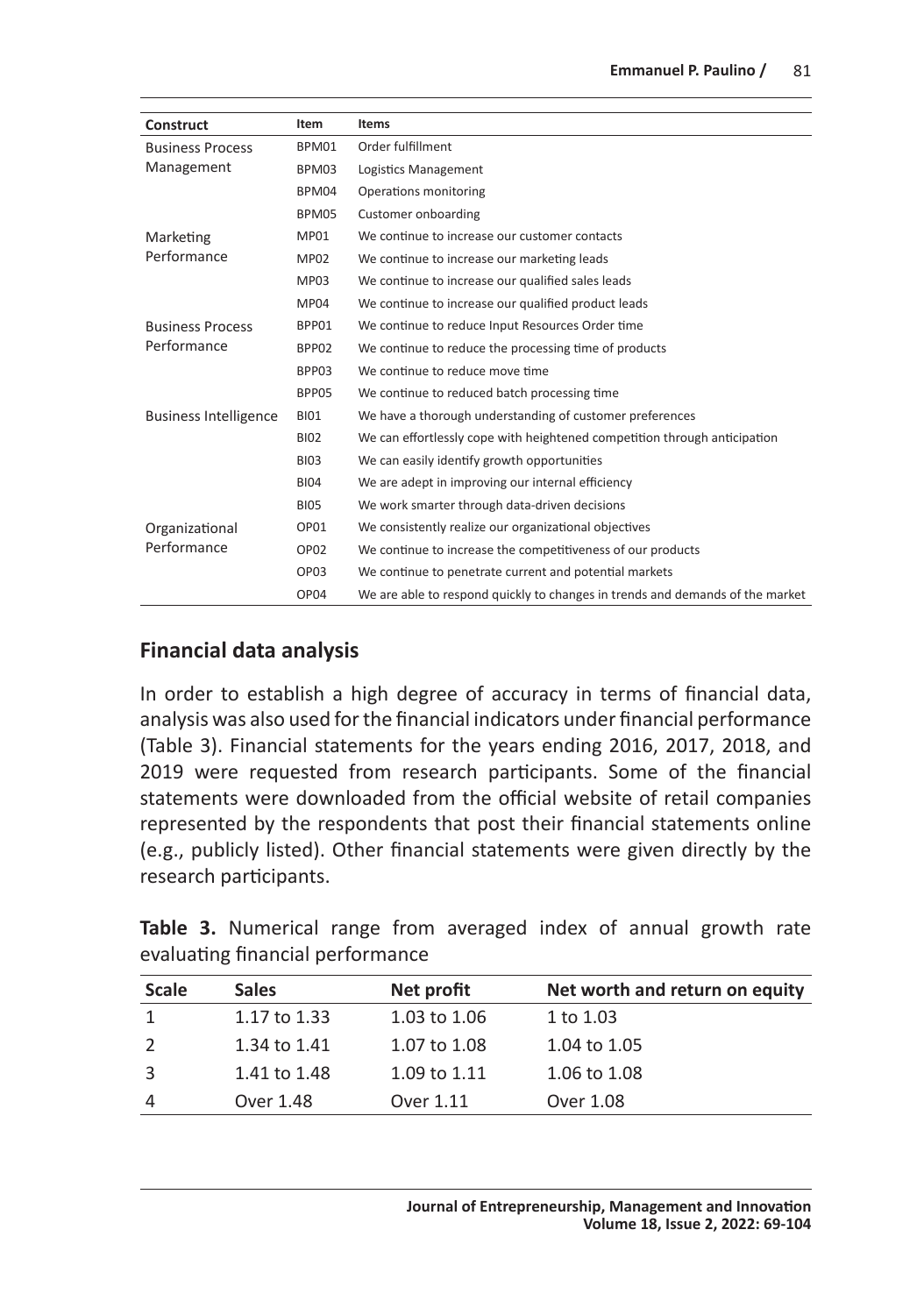82 **/ Amplifying organizational performance from business intelligence: Business analytics implementation in the retail industry**

The annual growth rate was computed using the Averaged Index method to facilitate the scaling of financial performance. Each figure for the succeeding years (2017, 2018, and 2019) is divided by the base year  $-$  2016. The pedagogic objective was to determine the increase or decrease of the financial performance by comparing it to the base year. The advantage of this method is it yields small variances, which is favorable for statistical analysis. The average annual growth rate index is then grouped into quartiles to match the 4-point numerical scale similar to the scale responses in the questionnaire to be appropriate for statistical analysis. Since the range of average indexes is different between these financial metrics (i.e., sales are higher and more varied than the net profit or return on equity), each has a different bracket for each scale point.

#### **Validity and reliability test results**

#### *Content validity*

Content validity was established through the scrutiny of BA experts, managers, and research experts. The experts were requested to specify whether a questionnaire item is necessary for operating a construct in a set of items or not. To this purpose, they were requested to score each item from 1 to 4 with a four-degree range of "not necessary, useful but not essential, essential, and highly essential,<sup>n</sup> respectively (Zamanzadeh et al., 2015). Based on the content validity result for all the questionnaire items to measure the latent variables, all items passed the given standard, which is > 0.70, having a rating of either Good or Excellent. Four items were excluded having a score of < 0.40. It shows that the remaining items are good indicators of the constructs they are trying to measure.

# *Construct validity and reliability*

In order to verify the construct validity and reliability of the survey instrument, a pilot study was conducted by inviting 25 respondents to answer the survey questionnaire. Their responses were used as raw data for the construct validity and reliability tests. These respondents were consequently excluded from the proper survey of the study to avoid the pre-testing effect (Richland, Kornell, & Kao, 2009).

Construct validity was established through convergent and divergent validity measures using confirmatory factor analysis. Based on the statistical analysis performed on the pilot test data, two items were removed due to indicator scores falling below the standard. All remaining items have factor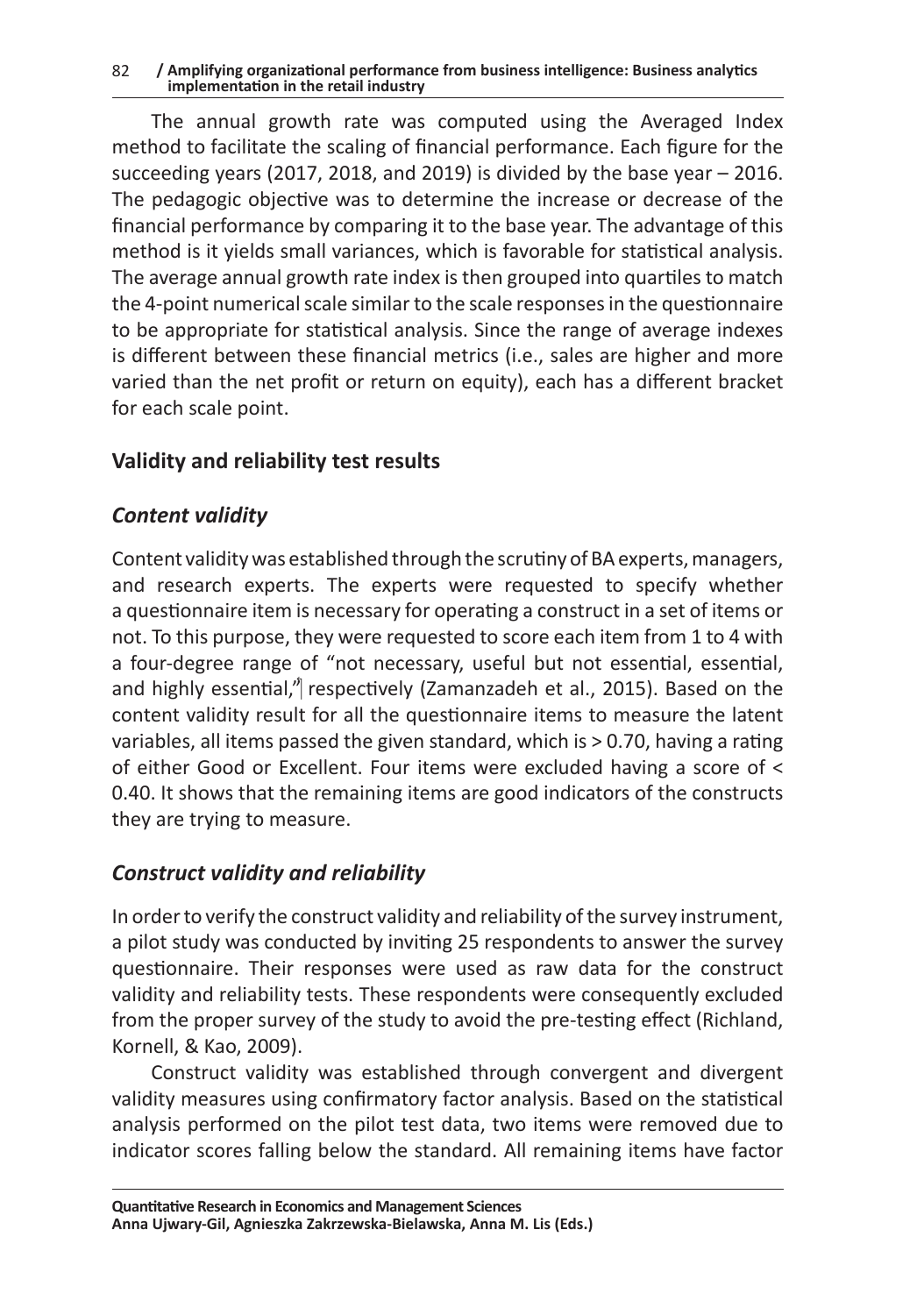loadings that are statistically significant with p < 0.05 (two-tailed) and are more than the minimum recommendation of Hair et al. (1987 & 2009) >= 0.50. The average variances extracted for all the constructs are also more than 0.50, which is the minimum postulated by Fornell and Larcker (1981). Discriminant validity is established when the square root of the average of each concept is larger than the correlations with the other constructs (Fornell & Larcker, 1981). For the measure of internal consistency, all constructs have composite reliability of at least 0.90, which is considered very high, taking into account that the conservative criterion is only > 0.70 (Fornell & Larcker, 1981; Nunnally & Bernstein, 1994).

#### **RESULTS**

#### **Measurement model evaluation**

The validity of the measurement model should be evaluated first before the structural model can be built (Hair et al., 2012). The constructs of BA capabilities (1st order) are measured formatively while the construct of BI (2nd order), organizational performance (3rd order) up to the key performance metrics (4th order) are measured reflectively. For constructs that have been measured reflectively, the following tests are applied: (1) convergent validity through average variance extracted; (2) discriminant validity through the Fornell and Larcker index; and (3) internal consistency through composite reliability. Reflective constructs in this study are marketing performance, financial performance, business process performance, organizational performance, and business intelligence.

On the other hand, formative constructs have been evaluated based on convergent validity, collinearity between indicators, and the relevance of outer weights (Hair et al., 2017). Collinearity is measured through the Variance Inflation Factor (VIF), which should not exceed a value of 5. In order to evaluate the significance and relevance of outer weights, all indicator loadings were statistically significant (i.e.,  $p < 0.05$ ), and the  $R<sup>2</sup>$  adjusted are > 0.30 (Dijkstra & Henseler, 2015).  $R^2$  adjusted is used instead of the common  $R<sup>2</sup>$  since it is more appropriate considering the number of indicators to avoid overestimation of variance.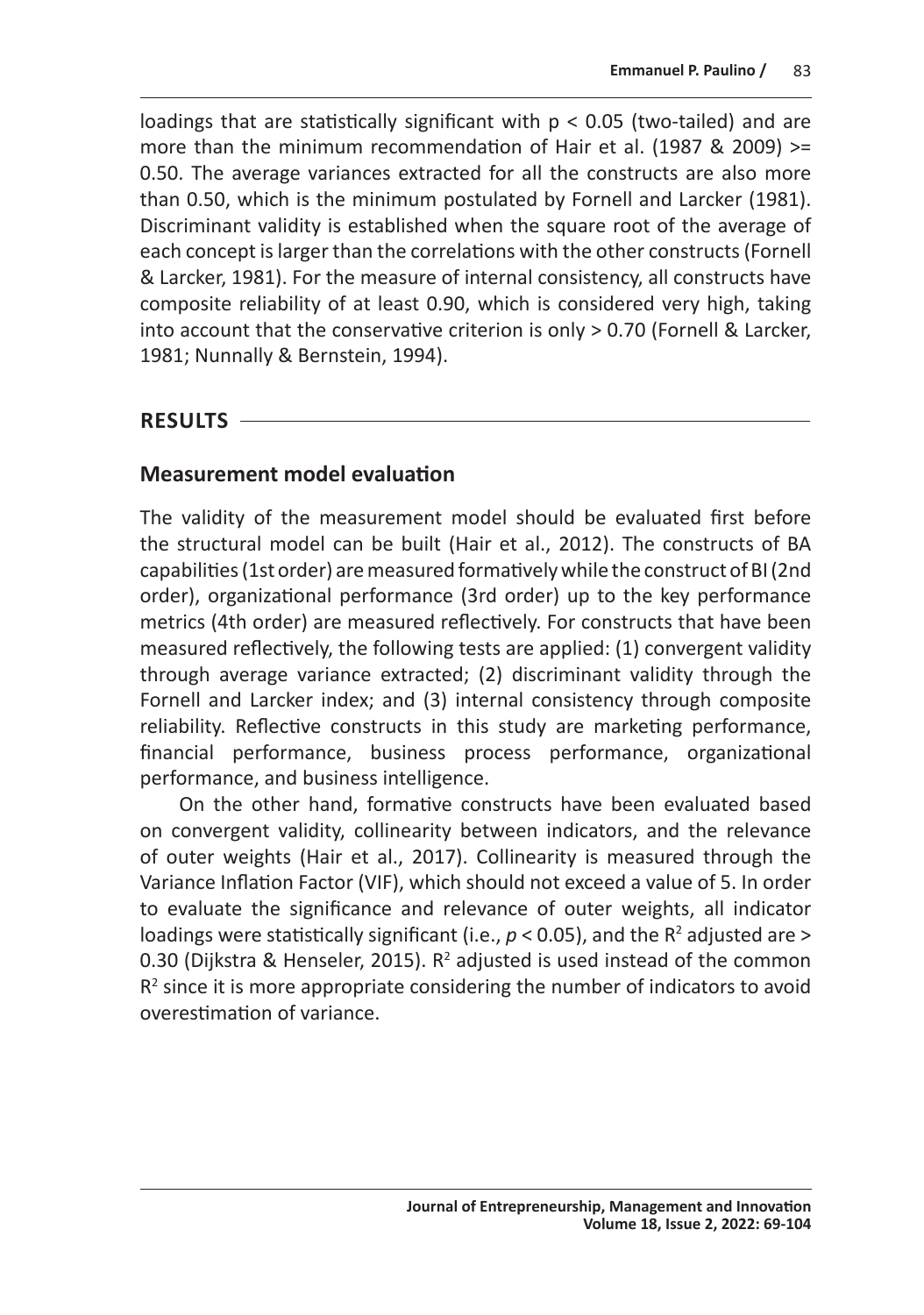84 **/ Amplifying organizational performance from business intelligence: Business analytics implementation in the retail industry**

| Construct              | <b>Questionnaire item</b> | <b>MP</b>  | <b>FP</b>  | <b>BPP</b> | BI         | OP         |
|------------------------|---------------------------|------------|------------|------------|------------|------------|
| Marketing              | <b>MP01</b>               | $0.634***$ | 0.114      | 0.332      | 0.366      | 0.233      |
| Performance<br>(MP)    | <b>MP02</b>               | $0.715***$ | 0.386      | 0.18       | 0.45       | 0.454      |
|                        | <b>MP03</b>               | $0.977***$ | 0.323      | 0.272      | 0.115      | 0.128      |
|                        | <b>MP04</b>               | $0.720***$ | 0.193      | 0.191      | 0.129      | 0.384      |
| Financial              | <b>FP01</b>               | 0.426      | $0.850***$ | 0.183      | 0.165      | 0.103      |
| Performance<br>(FP)    | <b>FP02</b>               | 0.376      | $0.749***$ | 0.307      | 0.2        | 0.289      |
|                        | <b>FP03</b>               | 0.424      | $0.887***$ | 0.176      | 0.464      | 0.135      |
|                        | <b>FP04</b>               | 0.47       | $0.803***$ | 0.275      | 0.279      | 0.298      |
| <b>Business</b>        | BPP01                     | 0.164      | 0.486      | $0.785***$ | 0.406      | 0.177      |
| Process<br>Performance | BPP02                     | 0.32       | 0.138      | $0.984***$ | 0.115      | 0.418      |
| (BPP)                  | BPP03                     | 0.446      | 0.283      | $0.618***$ | 0.366      | 0.47       |
|                        | BPP05                     | 0.363      | 0.131      | $0.764***$ | 0.413      | 0.381      |
| <b>Business</b>        | <b>BI01</b>               | 0.131      | 0.491      | 0.363      | $0.844***$ | 0.383      |
| Intelligence (BI)      | <b>BI02</b>               | 0.344      | 0.454      | 0.498      | $0.966***$ | 0.444      |
|                        | <b>BI03</b>               | 0.37       | 0.156      | 0.444      | $0.674***$ | 0.246      |
|                        | <b>BI04</b>               | 0.243      | 0.158      | 0.373      | $0.619***$ | 0.238      |
|                        | <b>BI05</b>               | 0.366      | 0.356      | 0.185      | $0.710***$ | 0.415      |
| Organizational         | OP01                      | 0.467      | 0.116      | 0.406      | 0.155      | $0.682***$ |
| Performance<br>(OP)    | OP <sub>02</sub>          | 0.182      | 0.468      | 0.178      | 0.456      | $0.741***$ |
|                        | OP <sub>03</sub>          | 0.136      | 0.279      | 0.431      | 0.251      | $0.906***$ |
|                        | OP04                      | 0.417      | 0.46       | 0.202      | 0.497      | $0.725***$ |

| Table 4. Loadings and cross-loadings for the reflective measurement model |  |  |
|---------------------------------------------------------------------------|--|--|
|---------------------------------------------------------------------------|--|--|

**Note:** The figures in bold represent the indicator loadings of the construct while those not in bold are cross-loadings. Significant at p values : \*< 0.05, \*\*< 0.01, and \*\*\*<0 .001.

Table 4 reveals that only indicators that have loadings above 0.50 were considered. Only one item (BPP04) was eliminated under the construct of BPP. Since the indicator loadings are all above 0.50, its average variance is also greater than 0.50. Further, all loadings are statistically significant. Hence, all reflective indicators laid above have convergent validity.

The results for the reflective measurement model are provided in Table 5. The composite reliability coefficient evaluates construct dependability by taking into account indicators with varying loadings. The composite reliability of all structures in the table above is greater than 0.70, indicating that they have internal consistency. To test discriminant validity, the study uses the Fornell-Larcker criterion and cross-loadings. First, according to Fornell and Larcker (1981), the square root of AVE should be greater than the correlations with other latent variables.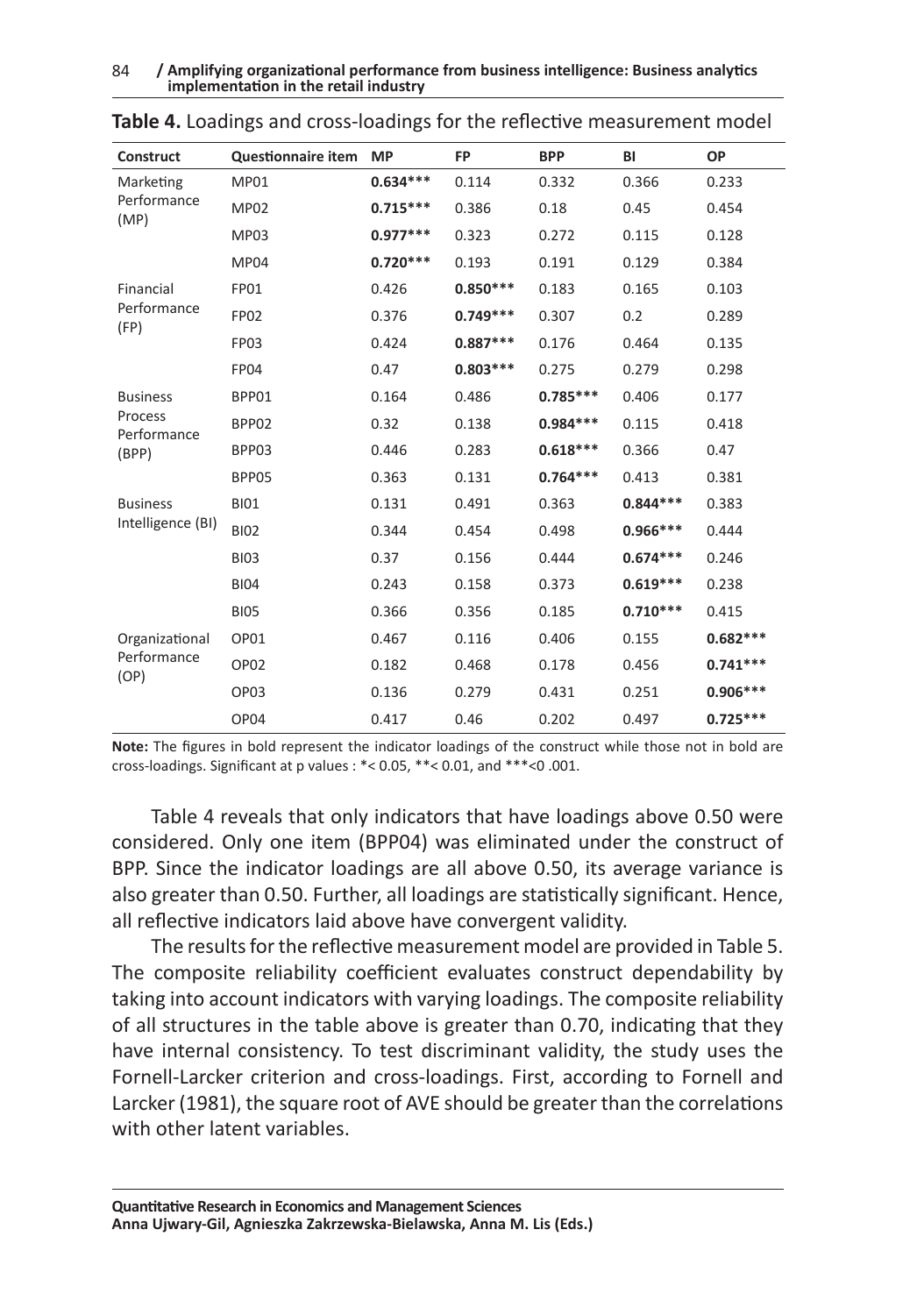| <b>Construct</b>                        | <b>CR</b> | <b>MP</b> | FP   | <b>BPP</b> | ΒІ   | ΟP   |
|-----------------------------------------|-----------|-----------|------|------------|------|------|
| Marketing Performance (MP)              | 0.78      | 0.77      |      |            |      |      |
| Financial Performance (FP)              | 0.85      | 0.57      | 0.82 |            |      |      |
| Business Process Performance (BPP) 0.82 |           | 0.50      | 0.24 | 0.80       |      |      |
| Business Intelligence (BI)              | 0.84      | 0.34      | 0.29 | 0.60       | 0.77 |      |
| Organizational Performance (OP)         | 0.77      | 0.46      | 0.40 | 0.44       | 0.51 | 0.77 |

**Table 5.** Correlation matrix, composite reliability, and square root of average variances

**Note:** (1) First column is CR (composite reliability); (2) Diagonal and bold figures are the square root of average variance extracted; (3) Off-diagonal elements are correlations.

It reveals that the square roots of AVEs (in bold) are higher than the correlation between constructs. Second, the loading of each indicator should be greater than all cross-loadings. Accordingly, Table 5 shows that the loadings of all indicators are greater than their cross-loadings. These results, therefore, support the fact that all the constructs have discriminative measurement capacity.

For the formative measurement model, the indicators are checked for: (1) collinearity through the variance inflation factor (VIF); and (2) significance and relevance through p-value and regression weights, accordingly.

Formatively measured constructs of this study are exhibited in Table 6. To test for the validity of these latent variables, there should be no multicollinearity issues among them and their outer regression weights should be statistically significant. It can be realized that the VIF values are not exceeding 5, which is the alarm value for multicollinearity. However, six items were removed in the construct of readiness for BA implementation due to the critical level of their VIF values.

| <b>Construct</b>                               | Item                         | <b>VIF</b> | Outer<br>Weights |
|------------------------------------------------|------------------------------|------------|------------------|
| Level of Readiness of BA Implementation (LRBA) | <b>AVETSA</b>                | 1.744      | $0.289**$        |
|                                                | AVEBSA                       | 1.616      | $0.293***$       |
|                                                | AVEBAN                       | 1.537      | $0.275**$        |
|                                                | <b>AVEBAI</b>                | 2.071      | $0.473***$       |
|                                                | AVEBAY                       | 1.854      | $0.382***$       |
| <b>Business Analytics Capabilities</b>         |                              |            |                  |
| Data Dashboard (DD)                            | D <sub>D</sub> <sub>01</sub> | 1.730      | $0.409***$       |
|                                                | DD <sub>02</sub>             | 1.675      | $0.346***$       |
|                                                | DD <sub>03</sub>             | 1.482      | $0.427***$       |
|                                                | DD <sub>04</sub>             | 1.099      | $0.345***$       |
|                                                |                              |            |                  |

**Table 6.** Variance inflation factor and outer regression weights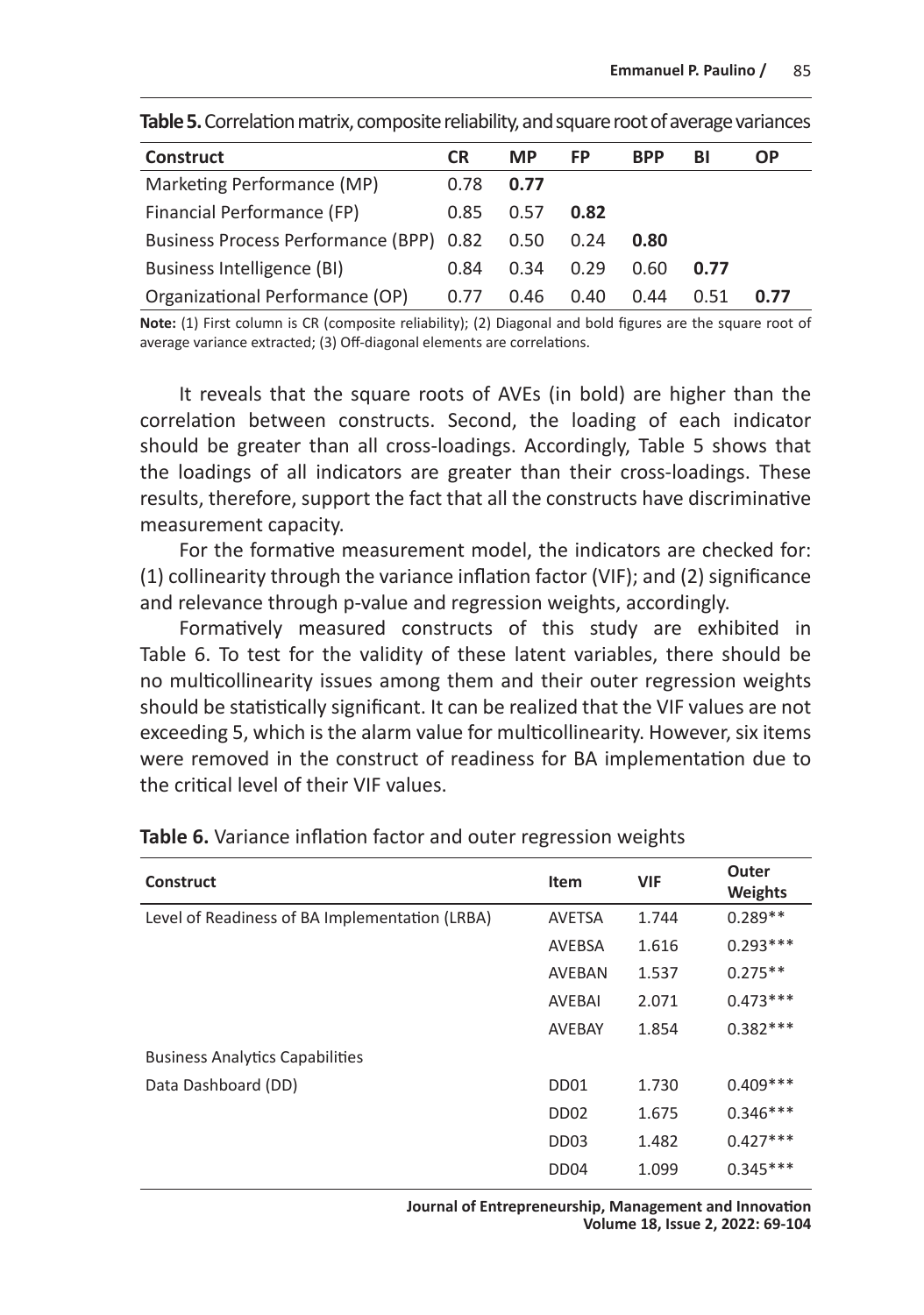| <b>Construct</b>                   | Item        | VIF   | Outer<br><b>Weights</b> |
|------------------------------------|-------------|-------|-------------------------|
| Decision Support System (DSS)      | DSS01       | 2.381 | $0.329***$              |
|                                    | DSS02       | 1.905 | $0.317***$              |
|                                    | DSS03       | 1.625 | $0.369***$              |
|                                    | DSS04       | 1.420 | $0.312***$              |
| Financial Analysis Capability (FA) | <b>FA01</b> | 1.685 | $0.329***$              |
|                                    | <b>FA02</b> | 2.112 | $0.230**$               |
|                                    | <b>FA03</b> | 1.689 | $0.405***$              |
|                                    | <b>FA04</b> | 1.800 | $0.245***$              |
|                                    | <b>FA05</b> | 1.343 | $0.332***$              |
| Business Process Management (BPM)  | BPM01       | 1.866 | $0.402***$              |
|                                    | BPM03       | 1.692 | $0.216***$              |
|                                    | BPM04       | 1.823 | $0.320***$              |
|                                    | BPM05       | 2.504 | $0.390***$              |
|                                    | BPM06       | 2.708 | $0.478***$              |

#### 86 **/ Amplifying organizational performance from business intelligence: Business analytics implementation in the retail industry**

**Note:** Significant at p values: \*< 0.05, \*\*< 0.01, and \*\*\*< 0.001.

All outer weights are also statistically significant. Therefore, we can conclude that the constructs measured formatively have acceptable validity and reliability. Overall, the measurement model has good indicator reliability, construct reliability, convergent validity, and discriminant validity. As these criteria are met, the constructs can test the structural model.

#### **Structural model evaluation**

To evaluate the structural model, the following were established based on Hair's recommendation (Hair et al., 2013): (1) collinearity assessment, (2) structural model path coefficients, (3) coefficient of determination ( $R^2$  value), (4) effect sizes ( $f^2$  and  $q^2$ ) and (5) predictive relevance ( $Q^2$ ) (Hair, Hult, Ringle, & Sarstedt, 2014; Samani, 2016). Collinearity is assessed and the results present minimal collinearity among the constructs having 2.15 as the highest VIF among explanatory variables. This means that the predictors in the structural model do not suffer from multicollinearity issues. The significance of each path coefficient is computed by means of a bootstrapping technique with 5000 iterations with n = 124 (Chin, Kim, & Lee, 2013).

PLS-SEM, as proposed by Hair et al. (2017), is to be evaluated through the coefficient of determination expressed as  $R^2$  – a measure of the predictive power and through Stone-Geisser's  $Q^2$  value (Geisser, 1974; Stone, 1974) – a criterion of predictive accuracy was computed for the exogenous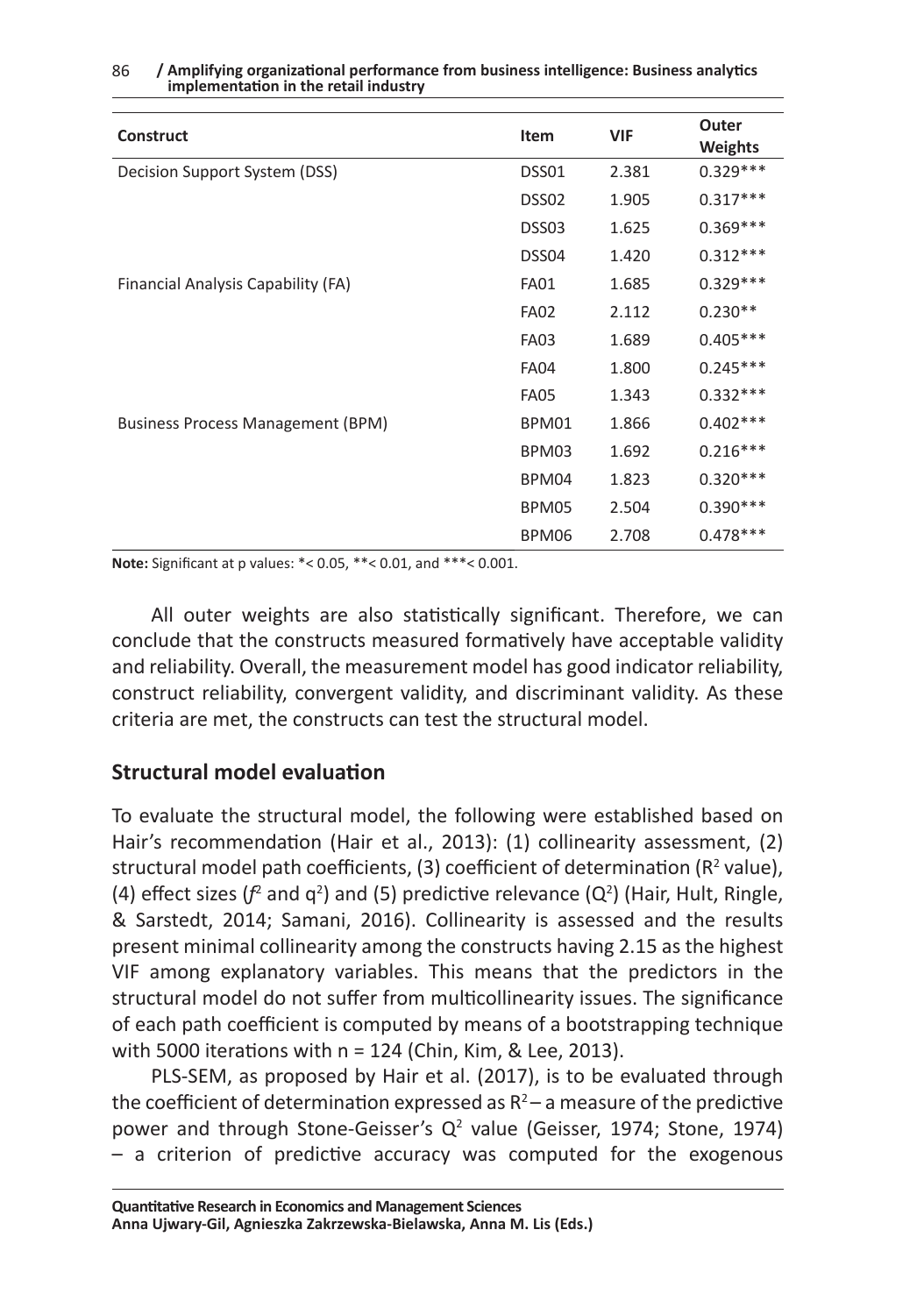constructs.  $R^2$  values of 0.75, 0.50, or 0.25 for endogenous latent variables can, as a rule of thumb used by scholarly studies, be respectively described as strong, moderate, or weak (Hair et al., 2011; Henseler et al., 2009). Furthermore, each path is evaluated through effect size. Two effect sizes are reported in this study: the effect size related to  $R^2$  expressed as  $f^2$  and the effect size related to  $Q^2$  expressed as  $q^2$ . Criteria for evaluating  $f^2$  and  $q^2$  are that values of 0.02, 0.15, and 0.35, respectively, represent small, medium, and large effects (Cohen, 1988). Effect size values of less than 0.02 indicate that there is no effect. Table 7 shows the result of path evaluation, while Table 8 shows the coefficient of determination and predictive relevance results.

| <b>Structural Path</b> | Path Coefficient (B) | t-value   | $f^2$ | $q^2$ | <b>Conclusion</b>          |
|------------------------|----------------------|-----------|-------|-------|----------------------------|
| $DD \rightarrow BI$    | 0.356                | $3.14**$  | 0.201 | 0.116 | H1a supported              |
| $DSS \rightarrow BI$   | 0.412                | $4.61***$ | 0.378 | 0.371 | H1b supported              |
| $FA \rightarrow BI$    | 0.216                | $2.18*$   | 0.160 | 0.126 | H <sub>1</sub> c supported |
| $BPM \rightarrow BI$   | 0.362                | $3.71***$ | 0.360 | 0.355 | H1d supported              |
| $BI \rightarrow OP$    | 0.508                | $4.57***$ | 0.355 | 0.249 | H2 supported               |
| $OP \rightarrow MP$    | 0.423                | $4.12***$ | 0.301 | 0.151 | H <sub>4</sub> a supported |
| $OP \rightarrow FP$    | 0.314                | $3.13**$  | 0.416 | 0.263 | H4b supported              |
| $OP \rightarrow BPP$   | 0.461                | $4.77***$ | 0.463 | 0.377 | H4c supported              |

**Table 7**. Structural path evaluation results

**Note:** Significant at t critical values : \*1.99 at p = 0.05, \*\*2.66 at p = 0.01, and \*\*\*3.46 at p = 0.001.

The values of  $f^2$  and  $q^2$  effects can be considered < 0.149 – weak; 0.15 to  $0.34$  – moderated and =>  $0.35$  – strong.

The results of the structural path evaluation shown in Table 6 support the acceptance of hypothesis 1 (H1) that there is indeed a significant effect of business analytics capabilities on business intelligence. It can be noted that the decision support system capability (DSS) of business analytics (BA) has the most effect among predictor variables of BI, having the largest coefficient explaining business intelligence ( $\beta$  = 0.412; p < 0.001). It implies that for 1 level of increase in DSS utilization, there is a high probability that the business intelligence of the firm increases by 41.2%. BA's capability to improve business processes is the second most impactful explanatory variable of BI (β = 0.362;  $p < 0.001$ ). The significant effect of data dashboard capability ( $\beta = 0.356$ ; p < 0.01) infers that it statistically increases business intelligence by 35.6%. The financial analysis capability (FA) of BA turns out to be the lowest but still a significant explanatory factor of BI ( $β = 0.216$ ;  $p < 0.05$ ). Every output of BA can probably increase the level of BI by 21.6%.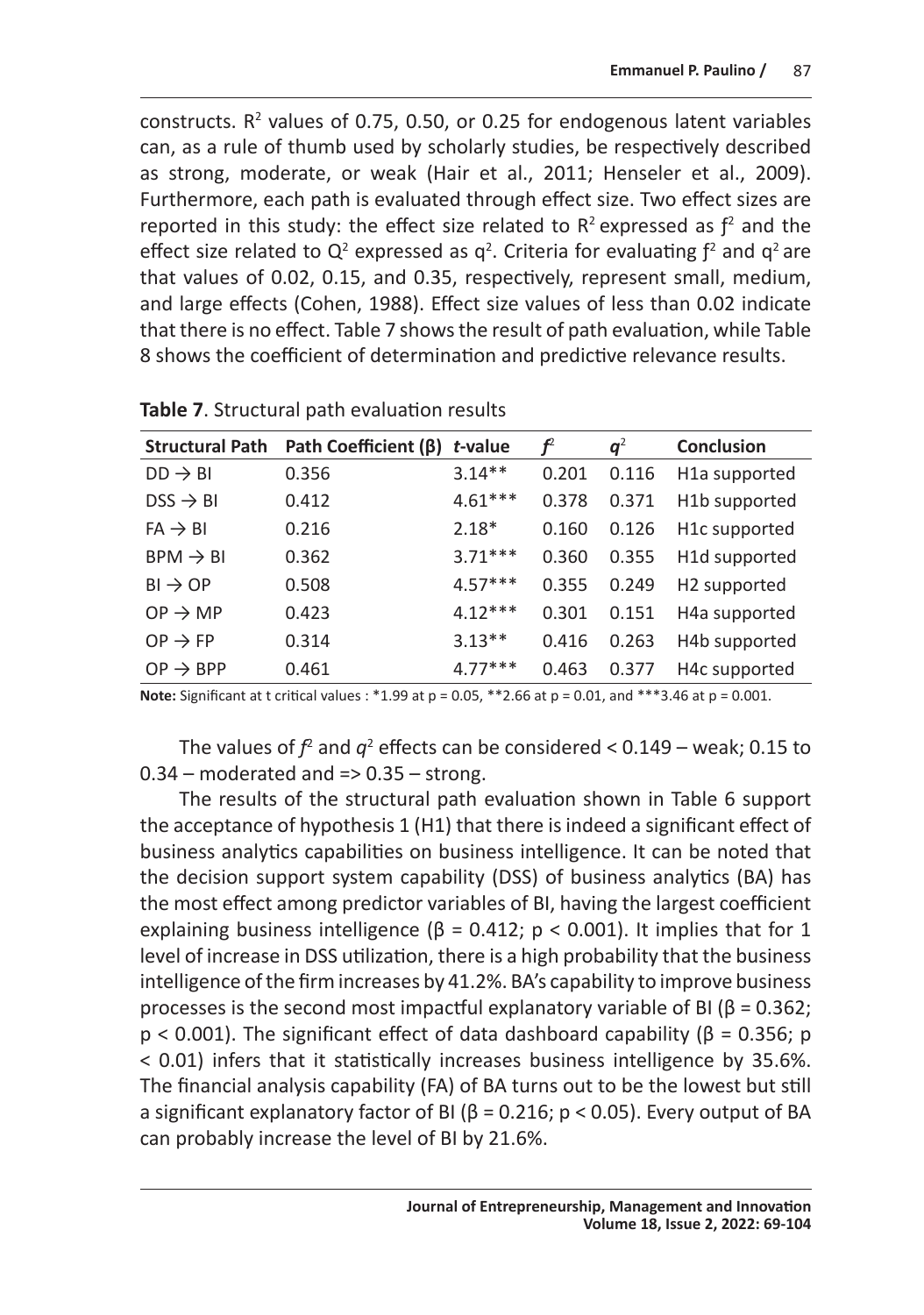#### 88 **/ Amplifying organizational performance from business intelligence: Business analytics implementation in the retail industry**

Hypothesis 2 (H2), which postulates the significant effect of business intelligence on organizational performance, is also evidenced ( $\beta$  = 0.508, p < 0.001). It indicates that for every 1 unit increase in the level of business intelligence, it predicts a positive increase of around 51% in the level of organizational performance of a firm.

Results also support hypothesis 4 (H4) that organizational performance significantly affects marketing performance, financial performance, and business process performance. Among the most positively affected by organizational performance is business process performance (β = 0.356;  $p < 0.001$ ). Marketing performance ( $\beta = 0.423$ ;  $p < 0.001$ ) and financial performance ( $\beta$  = 0.314; p < 0.01) are also significantly increased by amplifying organizational performance.

**Table 8.** Coefficient of determination and predictive relevance of the endogenous constructs

| <b>Endogenous Constructs</b>       | $R^2$ % | <b>Explained</b><br>Variance | $\mathbf{Q}^2$ | <b>Predictive</b><br>Relevance |
|------------------------------------|---------|------------------------------|----------------|--------------------------------|
| Business Intelligence (BI)         | 68.2    | High                         | 0.502          | Moderate                       |
| Organizational Performance (OP)    | 71.5    | High                         | 0.671          | High                           |
| Marketing Performance (MP)         | 63.5    | High                         | 0.567          | High                           |
| Financial Performance (FP)         | 58.8    | Moderate                     | 0.319          | Moderate                       |
| Business Process Performance (BPP) | 67.1    | High                         | 0.578          | High                           |

**Note:** Hair's criteria =< 0.30 – Low; 0.31 to 0.60 – Moderate; > 0.60 – High.

The goodness of fit of PLS-SEM, according to Hair et al. (2017), is based on the evaluation of the coefficient of determination and predictive relevance, which should be moderate to high. Overall, we can conclude that the structural model of amplifying organizational performance through business intelligence generated by business analytics has significant explanatory and predictive power.

The Two-Stage approach proposed by Chin et al. (2003) was used to evaluate the moderating variable – level of readiness in BA implementation. This was done by computing an interaction term (i.e., level of readiness indicators x business intelligence indicators) and determining if it is statistically significant through bootstrapping. To determine the significance of the interaction term, we ran the bootstrapping procedure with 5,000 bootstrap samples (n = 124), using the No Sign Changes option, two-tailed testing, and the standard settings for the PLS-SEM algorithm.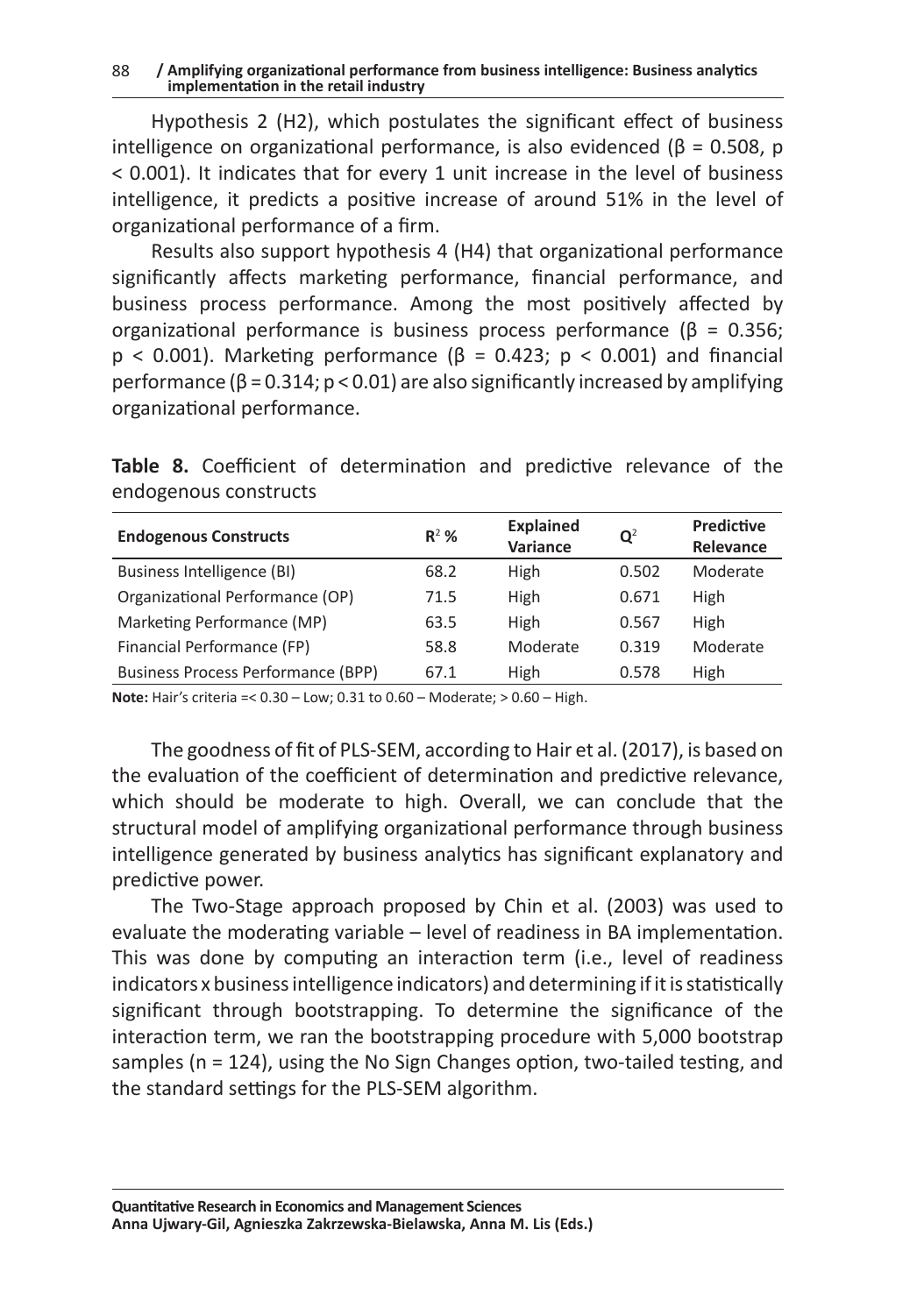| <b>Interaction Term</b>                                                                                                      | t-value | <i>p</i> -value | <b>Conclusion</b> |
|------------------------------------------------------------------------------------------------------------------------------|---------|-----------------|-------------------|
| $-0.131$                                                                                                                     | 1.43    | 0.159           | H4 rejected       |
| <b>Note:</b> Significant at t critical values: $*1.99$ at $p = 00.05$ , $*2.66$ at $p = .01$ , and $**3.46$ at $p = 0.001$ . |         |                 |                   |

**Table 9**. Moderating effect of the level of readiness of BA implementation

The result of the moderation analysis performed using an interaction term is indicated in Table 9. Through the bootstrapping procedure, it is found that such an interaction term is not statistically significant where *t*(123) = 1.43, *p* > 0.05 is lower than the *t* critical,  $t(123) = 1.33$ ,  $p = 0.05$  causing the rejection of hypothesis 3 (H3), which states that there is a significant interaction effect of the level of readiness for business analytics implementation as a moderating variable between business intelligence and organizational performance. Accordingly, it implies that the relationship between business intelligence and organizational performance established does not change, given different levels of readiness in BA implementation.

Accordingly, this result supports Grossman and Siegel's (2014) claim that capacity or readiness to implement business analytics does not so much affect organizational performance. Thus, it negates previous studies that have shown that the relationship is influenced by the firm's infrastructure and readiness to implement analytics as a moderating factor (Wamba et al., 2015; Côrte-Real et al., 2017).

Below is the established structural equation model (Figure 3) which exhibits the relationships of the constructs with their path coefficients, statistical significance, explanatory power, and predictive power.



**Figure 3.** Structural equation model of amplifying organizational performance through business intelligence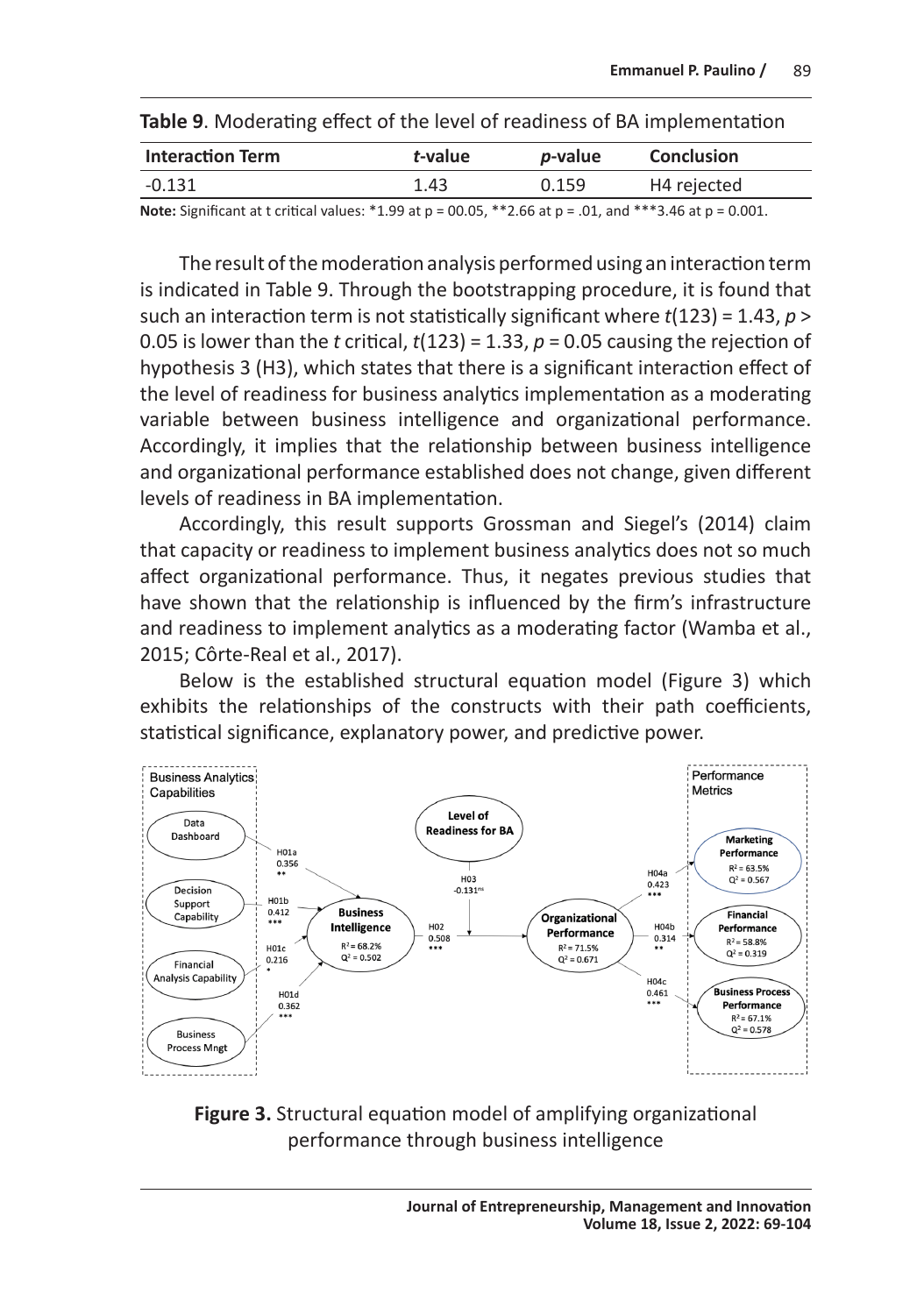#### **DISCUSSION**

#### **Effect of business analytics capabilities on business intelligence**

Based on the analysis, business analytics capabilities have a significant positive effect on the level of business intelligence (BI). This means that there is indeed a significant effect of business analytics capabilities as factors of business intelligence. It can be noted that the decision support system capability (DSS) of BA has the most effect among predictor variables of BI. This means that for 1 level of increase in DSS utilization, there is a high probability that the firm's business intelligence will increase by 41.2%. The BA capability of improving business processes (BPM) follows as the second most impactful explanatory variable of BI. This means that for 1 unit level of increase in BPM utilization, there is a high probability that the business intelligence of the firm increases by 36.2%. The significant effect of data dashboard (DD) capability infers that it statistically increases business intelligence by 35.6%. The financial analysis capability (FA) of BA turns out to be the lowest but still a significant explanatory factor of BI. Every output of FA can probably increase BI's level by 21.6%.

Business analytics capabilities indeed generate the business intelligence of a business organization. The BA capability that mostly affects business intelligence is the decision support system. This can be related to the previous fact that one of the strongest indicators of business intelligence is the firm's ability to make data-driven decisions. Another powerful BA capability that positively increases business intelligence is the business process management system. This is the reason why firms with high BI display the skill to harness internal knowledge for discovering areas for improvement in their business processes. BA's data dashboard capability provides a thorough market understanding as one of the core manifestations of BI. The BA capability in the real-time financial analysis also positively contributes to BI by providing internal knowledge in financial terms.

#### **Effect of organizational performance on other performance metrics**

Organizational performance significantly affects other performance metrics such as marketing performance, financial performance, and business process performance. As can be viewed from the findings, organizational performance has a higher effect on business process performance and marketing performance. Every time OP increases, both the business process and marketing performance are most expected to increase subsequently. Among these performance metrics, marketing and business process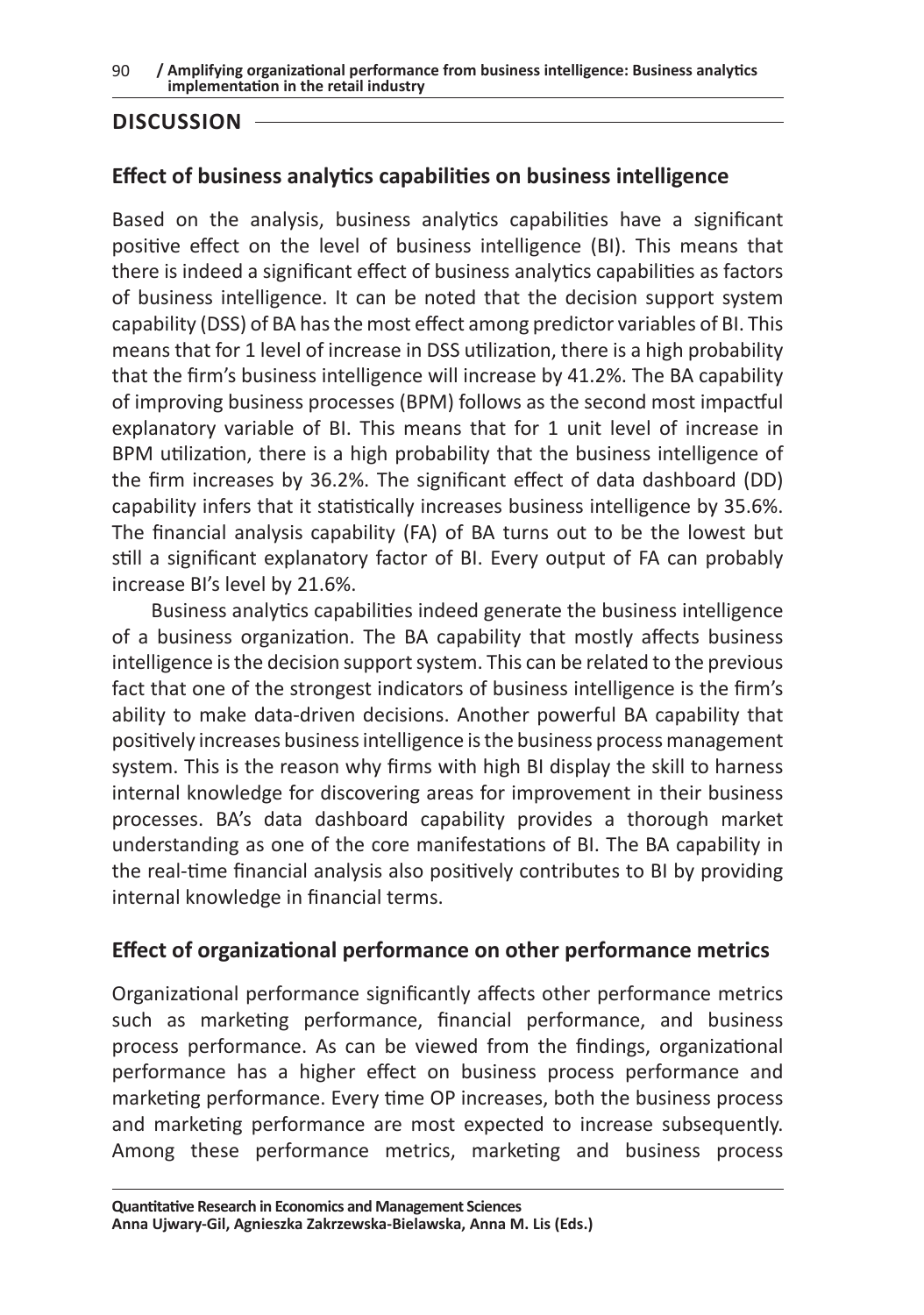performance are more likely to increase given the similar positive increase in organizational performance.

#### **Effect of business intelligence on organizational performance**

PLS-SEM results show that business intelligence is a significant predictor of the organizational performance of a retail firm. The path coefficient indicates that for every 1unit increase in the level of business intelligence, it predicts a positive increase of around 51% in the level of organizational performance. The high degree of market understanding is translated into increased market leads and a consistent increase in sales. The excellent ability to produce datadriven decisions also leads to a continuous increase in sales and net profit. Prediction of growth opportunities is manifested through the consistent increase in the return on equity. Exceptional internal knowledge of a retail firm translates to a dramatic reduction in the lead-time of input resources to order, move, process, and deliver retail products. This also concludes that the benefits that business intelligence provides for retail companies far exceed the cost of acquiring a business analytics infrastructure. Such benefits positively affect different aspects of the business organization.

# **Moderating effect of the level of readiness of business analytics implementation**

The result of the moderation analysis performed indicated that the interaction term is not statistically significant. This means that the level of readiness for BA implementation cannot be considered as a moderating factor on the relationship between business intelligence and organizational performance. The coefficient values between BI and OP do not change, given different levels of readiness in BA implementation. The level of readiness, in this case, does not affect the predictive power of BI to OP.

# **CONCLUSION**

# **Theoretical implications**

# *Business intelligence amplifies organizational performance supporting the knowledge-based view of the firm*

Findings reveal that the business intelligence generated by business analytics significantly improves overall organizational performance. As a result, this confirms Grant's (1996) knowledge-based view of the Firm, which asserts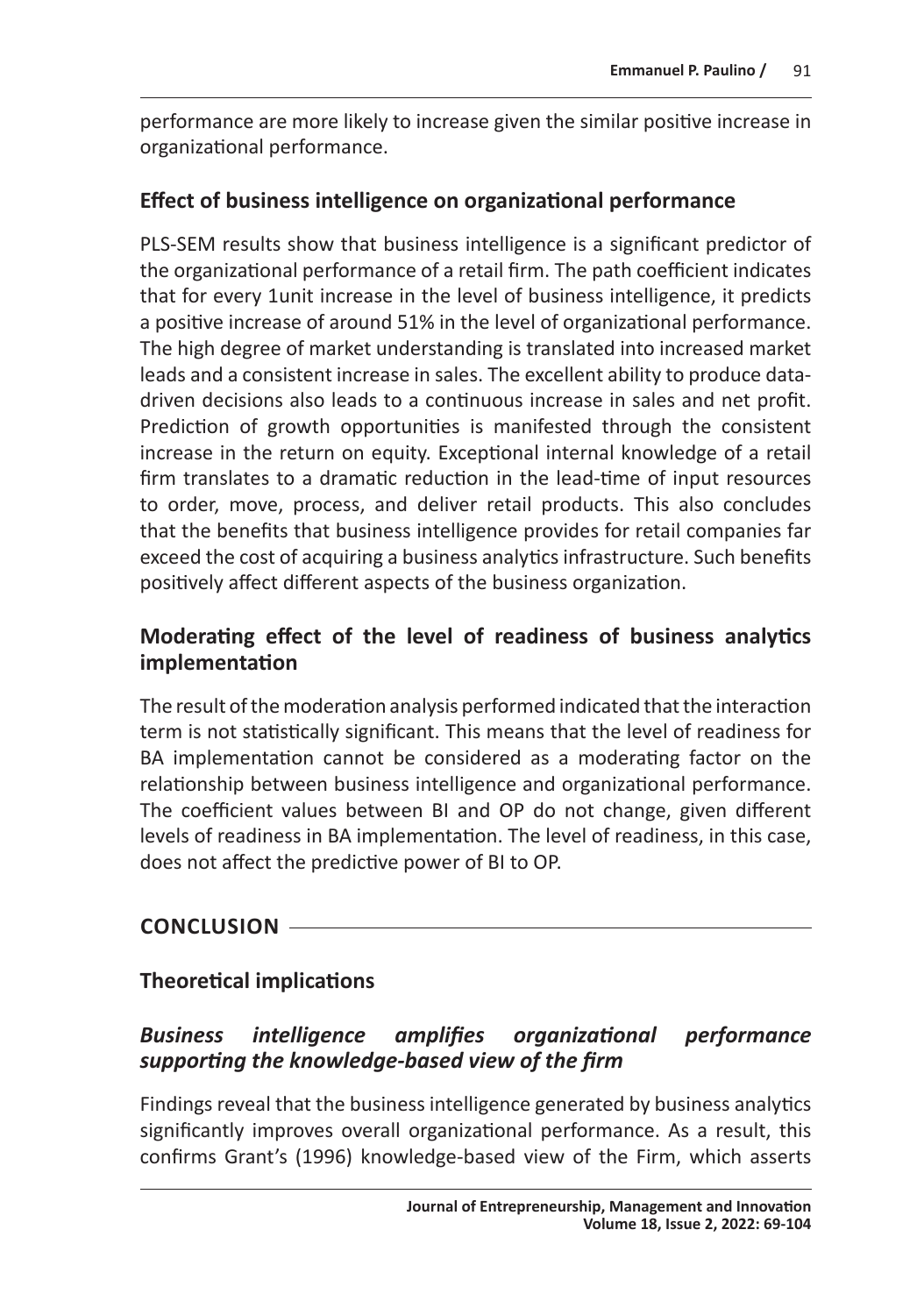#### 92 **/ Amplifying organizational performance from business intelligence: Business analytics implementation in the retail industry**

that knowledge is the most important intangible resource of a firm that aids in improving organizational performance. It was then extended by Kaplan et al. (2012) in which knowledge from internal and external sources through capabilities enhances organizational performance. In the structural equation model established, the business intelligence generated the knowledge of the firm. The business analytics capabilities represent the capabilities enhancing organizational performance. Therefore, management should focus on harnessing its knowledge from internal and external transactions to improve, consistently, organizational performance and other performance metrics such as marketing, finance, and business process.

#### *Business analytics infrastructure not significantly affecting the link between business intelligence and organizational performance*

Based on the results of the study, it was found that the level of readiness for implementing business analytics does not have a significant effect on the link between business intelligence and organizational performance. It concludes that the generation of business intelligence in amplifying organizational performance entirely depends on how business analytics capabilities are utilized. The generation of business intelligence in amplifying organizational performance does not depend, therefore, on the sophistication and the expensiveness of BA infrastructure, nor does it depend on the number of analysts.

#### *Decision support system and business process management capabilities amplifying market performance and business process performance*

Based on the proposed structural equation model on amplifying organizational performance through business intelligence, the business analytics capabilities of decision support systems and business process management capabilities are the best generators of business intelligence. Business intelligence amplifying organizational performance eventually leads to enhanced marketing performance and business process performance. Therefore, in order to improve marketing and business process performance, companies should focus their utilization of business analytics on decision support systems and business process management capabilities.

# *Understanding business analytics generating business intelligence*

Despite potential benefits, some firms fail to capture value from the big data that flows into their company (Kaisler et al., 2013). Recent papers suggested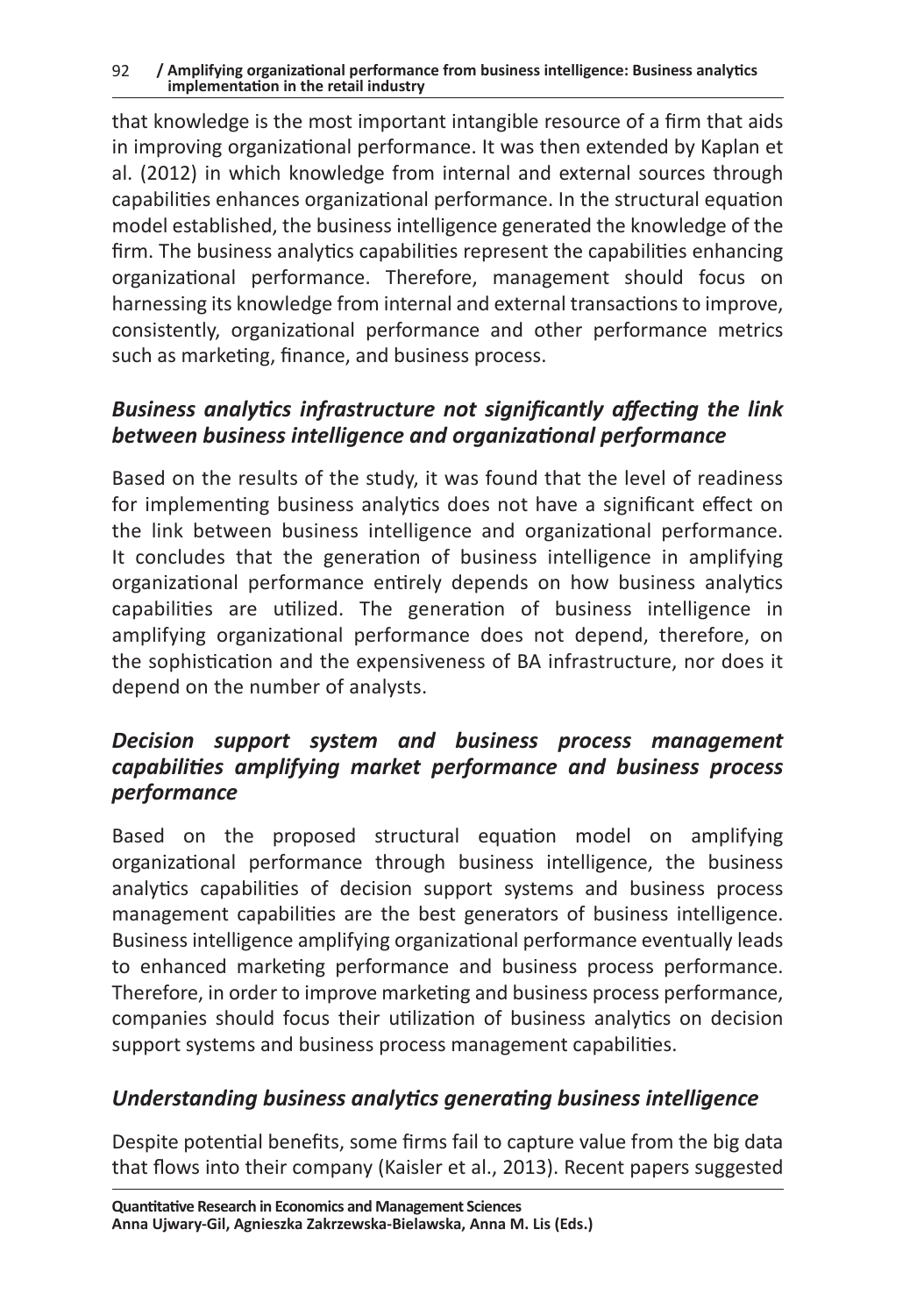research opportunities (Abbasi et al., 2016; Agarwal & Dhar, 2014), claiming that there is a need to conduct assessments of the actual impact of BA investments and use, and to understand how to achieve the benefits for organizational performance. The value chain of business analytics generating business intelligence remains relatively unexplored and requires further investigation. This study theoretically proposes and empirically validates a structural equation model based on a strategic management theory of the knowledge-based view of the firm, which considers the data or information that flows into the firm, which, if applied with business analytics, will be a source of enhanced organizational performance (Liu et al., 2014). Several pieces of literature studied business analytics and business intelligence separately as to their effects on different performance metrics (Elbashir, Collier, & Davern, 2008; Min, 2016; Aydiner et al., 2019, Akter et al., 2016; Grossman & Rinderle-Ma, 2015). This is the first study that empirically demonstrates how BA capabilities generate BI, which helps retail firms create organizational performance, leading to competitive advantage. Further studies could beneficially use this theoretical framework through the established structural equation model to assess the business value in other IT innovations at a process level and strategic level. Students, teachers, and other academics can use this paper for pedagogical support for learning about the value of business analytics and business intelligence.

#### **Recommendations for future research and some limitations**

#### *Cost analysis and return on investment of business analytics*

Gathering financial data on the exact cost or investment in analytics was not part of this study. This is because relying on financial statements will not give an exact figure of capital that can be solely attributed to business analytics. Therefore, a future study can be conducted to assess the exact financial figures invested in business analytics. After arriving at the cost of infrastructure, the research can include an objective to compare it with the same returns that business analytics provide for a company.

# *Financial metrics used in measuring the impact of business analytics*

This study supports the conclusion that financial analysis capability and financial performance are on an acceptable level but rank the lowest among other variables. It was also found that Net Worth seems not that sensitive to the business analytics effect. Therefore, it would be beneficial if further studies were conducted to identify what specific metrics should be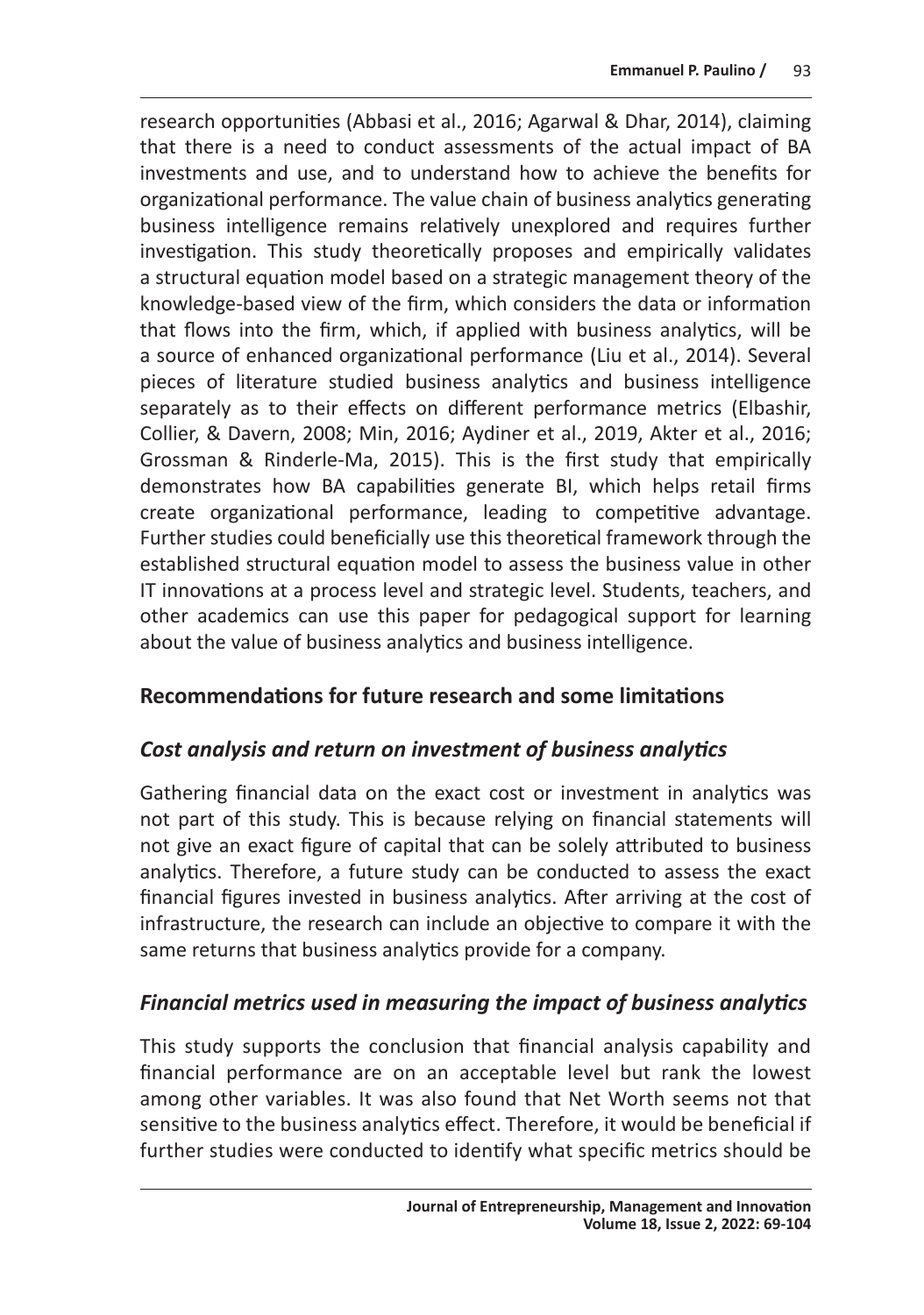chosen by researchers that may accurately measure the impact of business analytics technology.

#### *Repeated measures research design of business analytics implementation*

Since this study is built on the PLS-SEM, data analysis is designed to evaluate data sets within one specific period, i.e., years included in the study are when business analytics is already being implemented. In order to determine the effect of business analytics, the average increase along the time periods was evaluated. Another exciting research that can be conducted is to ascertain the impact of business analytics through repeated measures research design. This is done by getting performance data (e.g., financial, marketing, operations) when business analytics is not yet utilized and comparing it to the gathered data from when business analytics is already being fully implemented. The objective would be to see the difference between the absence and presence of business analytics technology in its impact on any business objectives.

# *Mediating effect of organizational performance between business intelligence and other performance metrics*

The proposed structural equation model on amplifying organizational performance through business intelligence as generated by business analytics showed that BI predicts OP, while OP predicts marketing, financial, and business process performance. OP is in the middle, which acts as mediating variable between BI and these performance metrics. To explore further this established SEM, further research can be conducted focusing only on the mediating effect of OP. Related literature may be scrutinized to substantiate the series of links between BI and OP, and OP to any of the other performance metrics.

# *Structural model for other industries*

The locale of this study is in the retail industry. Since business analytics and business intelligence concepts are new, especially in the Philippines, future researchers' objectives can be adopted by future researchers to explore such concepts further using different industries in building their model. There is so much to learn about the impact of this technology from a different business perspective.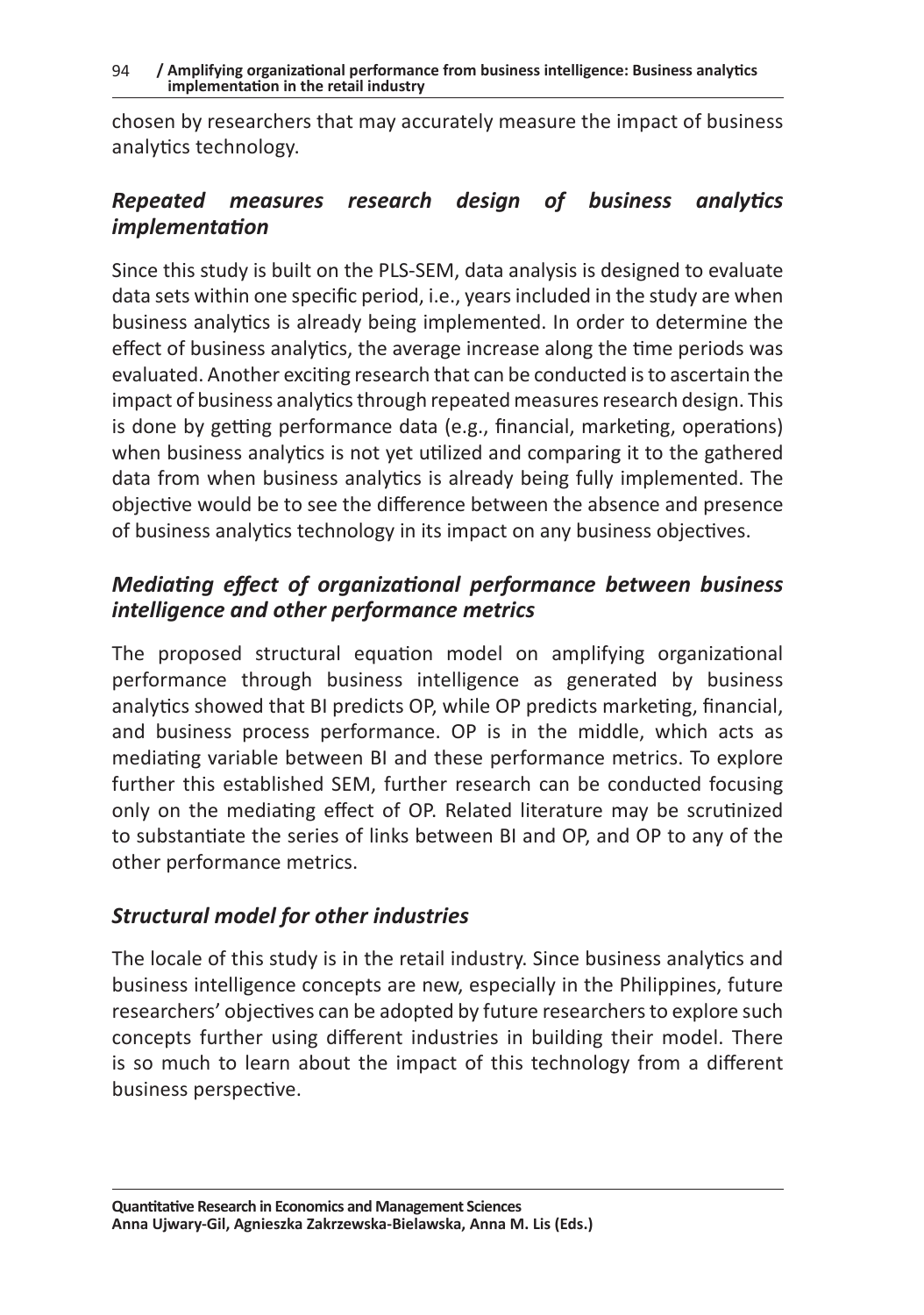#### **Acknowledgment**

This study is dedicated to the University of the City of Manila and the Analytics Association of the Philippines.

#### **References**

- Ajah, I.A., & Nweke, H.F. (2019). Big data and business analytics: Trends, platforms, success factors and applications. *Big Data Cognitive Computing, 3*(32). https://doi.org/10.3390/bdcc3020032
- Aktera, S., Fosso, S., Angappa, W., Dubeyd, R., & Childee, S.J. (2016) How to improve firm performance using big data analytics capability and business strategy alignment. *International Journal of Production Economics*, *182*, 113-131. https://doi.org/10.1016/j.ijpe.2016.08.018.
- Ashrafi, A., Ravasan, A.Z., Trkman, P., & Afshari, S. (2019). The role of business analytics capabilities in bolstering firms' agility and performance. *International Journal of Information Management, 47,* 1-15, https://doi. org/10.1016/j.ijinfomgt.2018.12.005
- Aydiner, A. S., Tatoglu, E., Bayraktar, E., Zaim, S., & Delen, D. (2019). Business analytics and firm performance: The mediating role of business process performance. *Journal of Business Research*, *96*, 228–237. https://doi. org/10.1016/j.jbusres.2018.11.028<br>Barnev. J. (1991). Firm resourc
- J. (1991). Firm resources and sustained competitive advantage. *Journal of Management*, *17*(1), 99-120. https://doi. org/10.1177/014920639101700108
- Barton, D., & Court, D. (2012). Making advanced analytics work for you. *Harvard Business Review*, *90*(10), 79-83.
- Bedeley, R.T., Ghoshal, T., Iyer, L.S., & Bhadury, J. (2016). Business analytics and organizational value chains: A relational mapping. *Journal of Computer Information Systems, 58*(2), 151-161. https://doi.org/10.1080/0887441 7.2016.1220238
- Beltran, B. B. (2018, May 31). Big data, a good or bad omen for Philippine business. *Business World*. Retrieved from https://www.bworldonline. com/big-data-a-good-or-bad-omen-for-philippine-business/
- Carter, S.M., & Greer, C.R. (2013). Strategic leadership: Values, styles, and firm performance. *Journal of Leadership & Organizational Studies*, *20*(4), 375-393. https://doi.org/10.1177/1548051812471724
- Chae, B.K., Yang, C., Olson, D., & Sheu, C. (2014). The impact of advanced analytics and data accuracy on operational performance: A contingent resource based theory (RBT) perspective. *Decision Support Systems*, *59*, 119-126, https://doi.org/10.1016/j.dss.2013.10.012
- Chen, H., Chiang, R., & Storey, V. (2012). Business intelligence and analytics: From big data to big impact. *MIS Quarterly, 36,* 1165-1188. https://doi. org/10.2307/41703503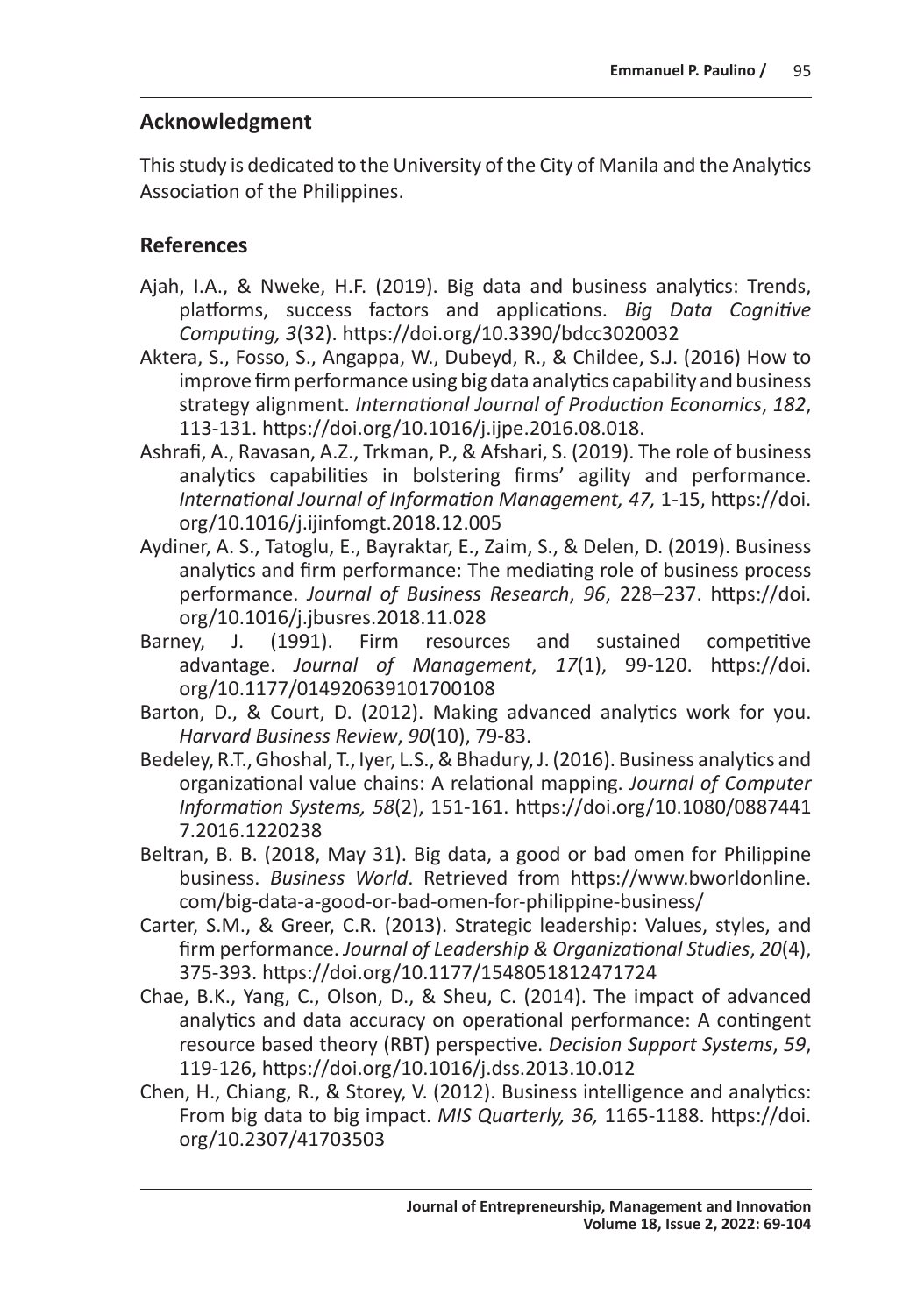Chen, Y., Wang, Y., Nevo, S., Jin, J., Wang, L., & Chow, W. S. (2013). IT capability and organizational performance: The roles of business process agility and environmental factors. *European Journal of Information Systems*, *23*(3), 326–342. https://doi.org/10.1057/ejis.2013.4

Chin, W., Thatcher, J., & Wright, R. (2012). Assessing common method bias: Problems with the ULMC technique. *MIS Quarterly*, *36*(3), 1003-1019. https://doi.org/10.2307/41703491

- Chin, W. W., Kim, Y. J., & Lee, G. (2013). Testing the differential impact of structural paths in PLS analysis: A bootstrapping approach. In H. Abdi, W. W. Chin, V.Esposito Vinzi, G. Russolillo, & L. Trinchera (Eds.), *New Perspectives in Partial Least Squares and Related Methods* (pp. 221–229). New York: Springer. https://doi.org/10.1007/978-1-4614-8283-3\_15
- Chin, W.W., Marcolin, B.L., & Newsted, P.R. (2003) A partial least squares latent variable modeling approach for measuring interaction effects: Results from a Monte Carlo simulation study and an electronic-mail emotion/adoption study. *Information Systems Research, 14*(2),189-217. https://doi.org/10.1287/isre.14.2.189.16018
- Cohen, L., Manion, L., & Morrison, K. (2017). *Research Methods in Education* (8th ed.). Abingdon, United Kingdom: Routledge.
- Côrte-Real, N., Oliveira, T., & Ruivo, P. (2017). Assessing business value of big data analytics in European firms. *Journal of Business Research*, *70*, 379–390. https://doi.org/10.1016/j.jbusres.2016.08.011
- Creswell, J. W., & Creswell, D. J. (2018). *Research Design: Qualitative, Quantitative, and Mixed Methods Approaches* (5th ed.). Thousand Oaks, California: SAGE Publications, Inc.
- Davenport, T.H., & Harris J.H., (2007). *Competing on Analytics: The New Science of Winning*. Boston, MA: Harvard Business School Press.
- Delen, D., & Zolbanin, H. M. (2018). The analytics paradigm in business research. *Journal of Business Research*, *90*, 186–195. https://doi. org/10.1016/j.jbusres.2018.05.013
- Digal, L.N. (2011). Market power in the Philippine retail and processed food industry. *Journal of International Food & Agribusiness Marketing*, *23*(4), 289-309.

https://doi.org/10.1080/08974438.2011.621818

- Dijkstra, T. K., & Henseler, J. (2015). Consistent partial least squares path modeling. *MIS Quarterly*, *39*(2), 297-316. https://doi.org/10.1080/0897 4438.2011.621818
- Elbashir, M. Z., Collier, P. A., & Davern, M. J. (2008). Measuring the effects of business intelligence systems: The relationship between business process and organizational performance. *International Journal of Accounting Information Systems*, *9*(3), 135–153. https://doi.org/10.1016/j. accinf.2008.03.001
- Eriksson, M. (2014, November). The methodology of predictive design analysis. In ASME International Mechanical Engineering Congress and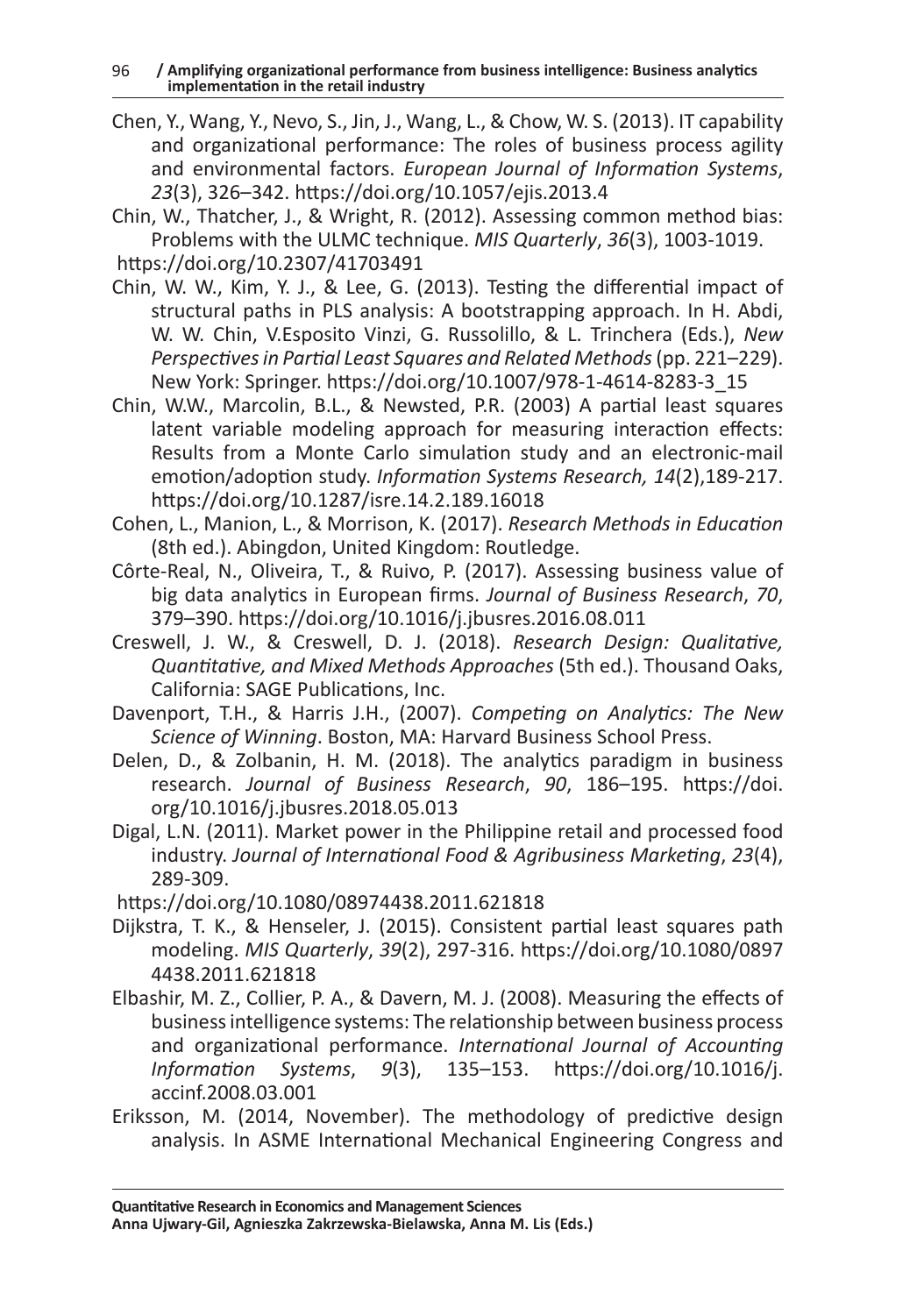Exposition (IMECE2014-37141, V011T14A023). *American Society of Mechanical Engineers*. https://doi.org/10.1115/IMECE2014-37141

- Fan, J., Han, F., & Liu, H. (2014). Challenges of big data analysis. *National Science Review*, *1*(2), 293–314. https://doi.org/10.1093/nsr/nwt032
- Foley, R., & Guillemette, M. G. (2010). What is business intelligence? *Organizational Applications of Business Intelligence Management*, *1*(4), 52–75. https://doi.org/10.4018/978-1-4666-0279-3.ch005
- Fornell, C., & Larcker, D. F. (1981). Evaluating structural equation models with unobservable variables and measurement error. *Journal of Marketing Research*, *18*(1), 39-50. https://doi.org/10.2307/3151312
- García-Gómez, B., Gutiérrez-Arranz, A. M., & Gutiérrez-Cillán, J. (2012). Exploring the influence of three types of grocery retailer loyalty programs on customer affective loyalty. *The International Review of Retail, Distribution and Consumer Research*, *22*(5), 547–561. https://doi. org/10.1080/09593969.2012.711254
- Ghasemaghaei, M. (2019). Are firms ready to use big data analytics to create value? The role of structural and psychological readiness. *Enterprise Information Systems*, *13*(5), 650–674. https://doi.org/10.1080/1751757 5.2019.1576228
- Glaister, K., Dincer, O., Tatoglu, E., Demirbag, M., & Zaim, S. (2008). A causal analysis of formal strategic planning and firm performance: Evidence from an emerging country. *Management Decision*, *46*(3), 365-391. https://doi.org/10.1108/00251740810863843
- Grant, R.M. (1996): Toward a knowledge-based theory of the firm. *Strategic Management Journal*, *17*(S2), 109-122. https://doi.org/10.1002/ smj.4250171110
- Grossmann, W., & Rinderle-Ma, S. (2015). *Fundamentals of Business Intelligence*. Berlin, Heidelberg: Springer. https://doi.org/10.1007/978- 3-662-46531-8
- Grossman, R., & Siegel, K. (2014). Organizational models for big data and analytics. *Journal of Organization Design, 1*(3), 20-25. https://doi. org/10.7146/jod.9799
- Grover, V., Chiang, R.H.L., Liang, T., & Zhang, D. (2018). Creating strategic business value from big data analytics: A research framework. *Journal of Management Information Systems*, *35*(2), 388-423. https://doi.org/10.1 080/07421222.2018.1451951
- Gruber, M., Heinemann, F., Brettel, M., & Hungeling, S. (2010). Configurations of resources and capabilities and their performance implications: An exploratory study on technology ventures. *Strategic Management Journal*, *31*(12), 1337–1356. https://doi.org/10.1002/smj.865
- Gunasekaran, A., Papadopoulos, T., Dubey, R., Wamba, S.F., Childe, S.J., Hazen, B., & Akter, S. (2017). Big data and predictive analytics for supply chain and firm performance. *Journal of Business Research*, *70*, 308-317. https://doi.org/10.1016/j.jbusres.2016.08.004.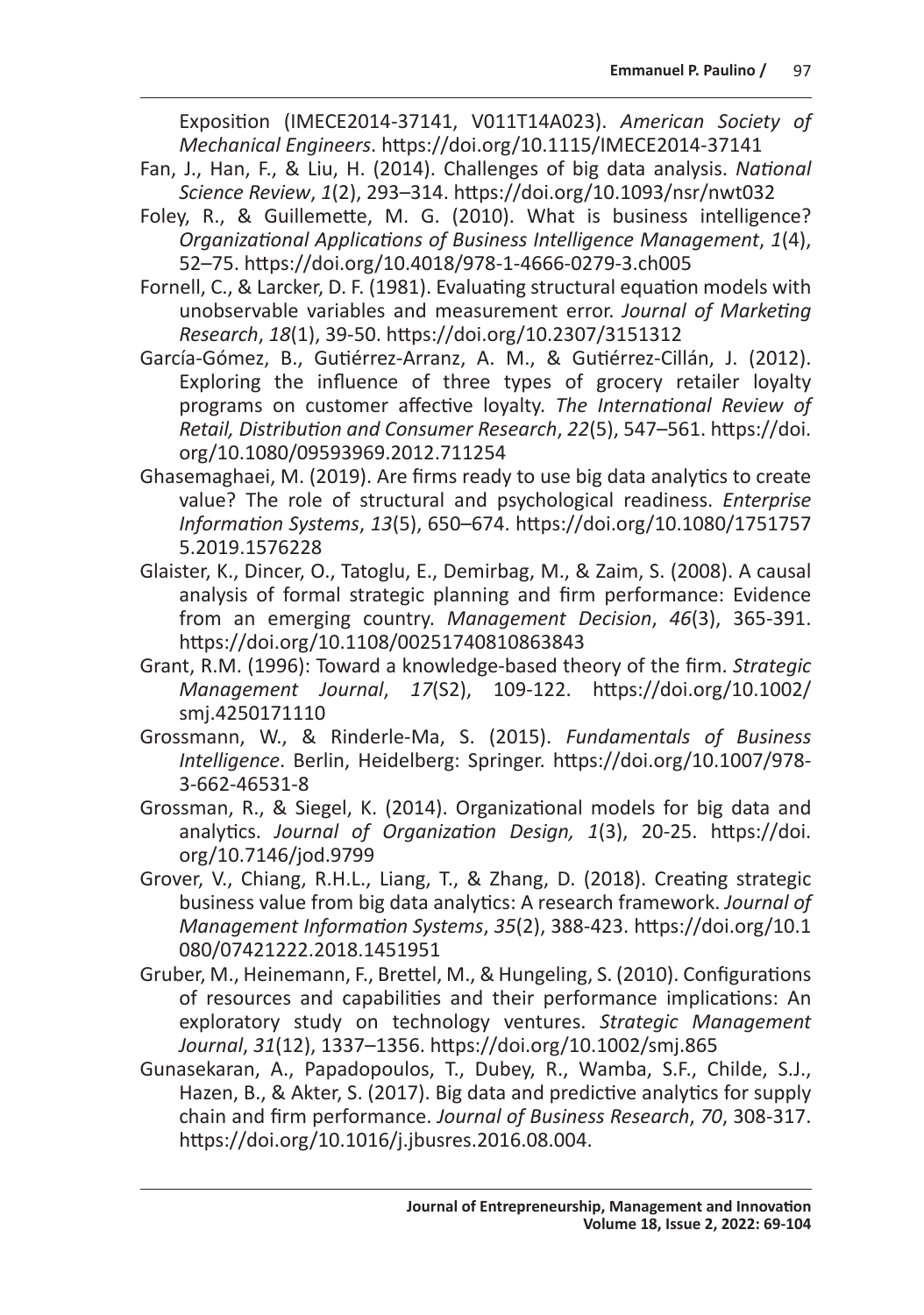- Gürdür D., El-khoury, J., & Törngren, M. (2019). Digitalizing Swedish industry: What is next?: Data analytics readiness assessment of Swedish industry, according to survey results. *Computers in Industry*, *105*, 153-163. https:// doi.org/10.1016/j.compind.2018.12.011.
- Hofmann, E., & Rutschmann, E. (2018). Big data analytics and demand forecasting in supply chains: A conceptual analysis. *The International Journal of Logistics Management, 29*(2), 739-766. https://doi. org/10.1108/IJLM-04-2017-0088
- Hair, J. F., Black, W. C., Babin, B. J., & Anderson, R. E. (2009). *Multivariate Data Analysis*. Hallbergmoos, Germany: Pearson.
- Hair, J.F., Sarstedt, M., Hopkins, L., & G. Kuppelwieser, V. (2014). Partial least squares structural equation modeling (PLS-SEM). An emerging tool in business research. *European Business Review*, *26*(2), 106-121. https:// doi.org/10.1108/EBR-10-2013-0128
- Hair, J. F., Sarstedt, M., Ringle, C. M., & Mena, J. A. (2012). An assessment of the use of partial least squares structural equation modeling in marketing research. *Journal of the Academy of Marketing Science*, *40*(3), 414-433. https://doi.org/10.1007/s11747-011-0261-6
- Hair, J.R., Hult, G.T., Ringle C.M., & Sarstedt, M. (2017). *A Primer on Partial*  Least Squares Structural Equation Modeling (2<sup>nd</sup> ed.). Thousand Oaks, CA: Sage Publications, Inc.
- Hair. J.F., Celsi, M.W., Ortinau, D.J., & Bush, R.P. (2017). *Essentials of Marketing Research* (2nd ed). New York, United States: McGraw Hill Education.
- Henseler, J., Ringle, C. M., & Sarstedt, M. (2015). A new criterion for assessing discriminant validity in variance-based structural equation modeling. *Journal of the Academy of Marketing Science*, *43*(1), 115-135. https:// doi.org/10.1007/s11747-014-0403-8
- Henseler, J., Dijkstra, T. K., Sarstedt, M., Ringle, C. M., Diamantopoulos, A., Straub, D. W., Ketchen, D. J., Hair, J. F., Hult, G. T. M., & Calantone, R. J. (2014). Common beliefs and reality about partial least squares: Comments on Rönkkö & Evermann. *Organizational Research Methods, 17*(2), 182-209. https://doi.org/10.1177/1094428114526928
- Hogan, S.J., & Coote, L.V. (2014). Organizational culture, innovation, and performance: A test of Schein's model. *Journal of Business Research*, *67*(8), 1609-1621. https://doi.org/10.1016/j.jbusres.2013.09.007.
- Hoyle, R.H. (2012). *Handbook of Structural Equation Modeling*. New York: The Guilford Press.
- Jain, S., Narayanan, A., & Lee, Y. T. (2019). Infrastructure for model based analytics for manufacturing. In N. Mustafee, K.-H. G. Bae, S. Lazarova-Molnar, M. Rabe, C. Szabo, P. Haas, & Y.-J. Son (Eds.), *Winter Simulation Conference* (pp. 2037–2048). New York: IEEE Press. https://doi. org/10.1109/WSC40007.2019.9004893.
- Kaisler, S., Armour, F., Espinosa, J., & Money, W. (2013). Big data: Issues and challenges moving forward. In *46th Hawaii International Conference*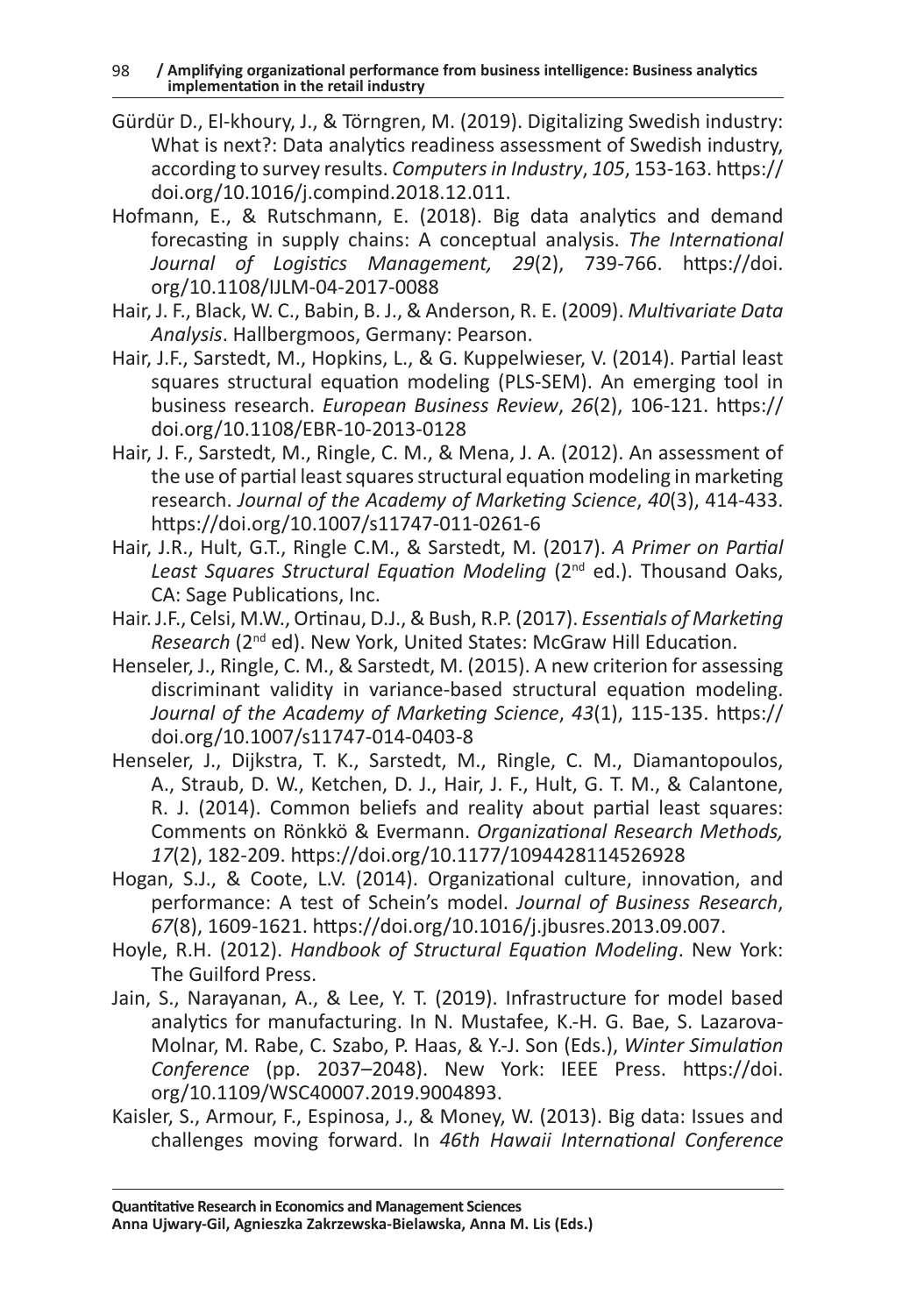*on System Sciences* (pp. 995–1004). New York: IEEE. https://doi. org/10.1109/hicss.2013.645

- Kaplan, S., Schenkel, A., Krogh, G.V., & Weber, C. (2001). Knowledge-based theories of the firm in strategic management: A review and extension. *International Journal of Project Management, 25*, 143-158.
- Kowalczyk, M., & Buxmann, P. (2014). Big data and information processing in organizational decision processes: A multiple case study. *Business and Information Systems Engineering*, *5*(1), 267–278. https://doi. org/10.1007/s12599-014-0341-5
- Kumar, R. (2011). *Research Methodology: A Step-By-Step Guide for Beginners.* Thousand Oaks, Canada: SAGE Publications.
- Kyriazos, T. A. (2018). Applied psychometrics: Sample size and sample power considerations in factor analysis (EFA, CFA) and SEM in general psychology. *Scientific Research Publishing, 9*, 2207–2230. https://doi. org/10.4236/psych.2018.98126
- Laerd Dissertation. (2012). *Purposive Sampling.* Retrieved from https:// dissertation.laerd.com/purposive-sampling.php
- Larson, D., & Chang, V. (2016). A review and future direction of agile, business intelligence, analytics and data science. *International Journal of Information Management*, *36*(5), 700-710. https://doi.org/10.1016/j. ijinfomgt.2016.04.013
- Laursen, G. H. N., & Thorlund, J. (2017). *Business Analytics for Managers* (2nd ed.). Hoboken, NJ, United States: Wiley.
- Leavy, P. (2017). *Research Design: Quantitative, Qualitative, Mixed Methods, Arts-Based, and Community-Based Participatory Research Approaches*. New York, NY: The Guilford Press.
- Lee, M. T., & Raschke, R. L. (2016). Understanding employee motivation and organizational performance: Arguments for a set-theoretic approach. *Journal of Innovation & Knowledge, 1*(3), 162-169. https://doi. org/10.1016/j.jik.2016.01.004
- Li, S., Ragu-Nathan, B., Ragu-Nathan, T.S., & Subba Rao, S. (2006). The impact of supply chain management practices on competitive advantage and firm performance. *The International Journal of Management Science, 34*(2), 107-124, https://doi.org/10.1016/j.omega.2004.08.002
- MacKenzie, S. B., & Podsakoff, P. M. (2012). Common method bias in marketing: Causes, mechanisms, and procedural remedies. *Journal of Retailing*, 88(4), 542–555. https://doi.org/10.1016/j.jretai.2012.08.001
- Manyika, J., Chui, M., Brown, B., Bughin, J., Dobbs, R., Roxburgh, C., and Byers, A. H. (2011). Big data: The next frontier for innovation, competition, and productivity. McKinsey Global Institute. Retrieved from https://www. mckinsey.com/business-functions/mckinsey-digital/our-insights/bigdata-the-next-frontier-for-innovation
- Martin, W. E., & Bridgmon, K. D. (2012). *Quantitative and Statistical Research Methods: From Hypothesis to Results* (1st ed.). Hoboken, NJ, United States: Wiley.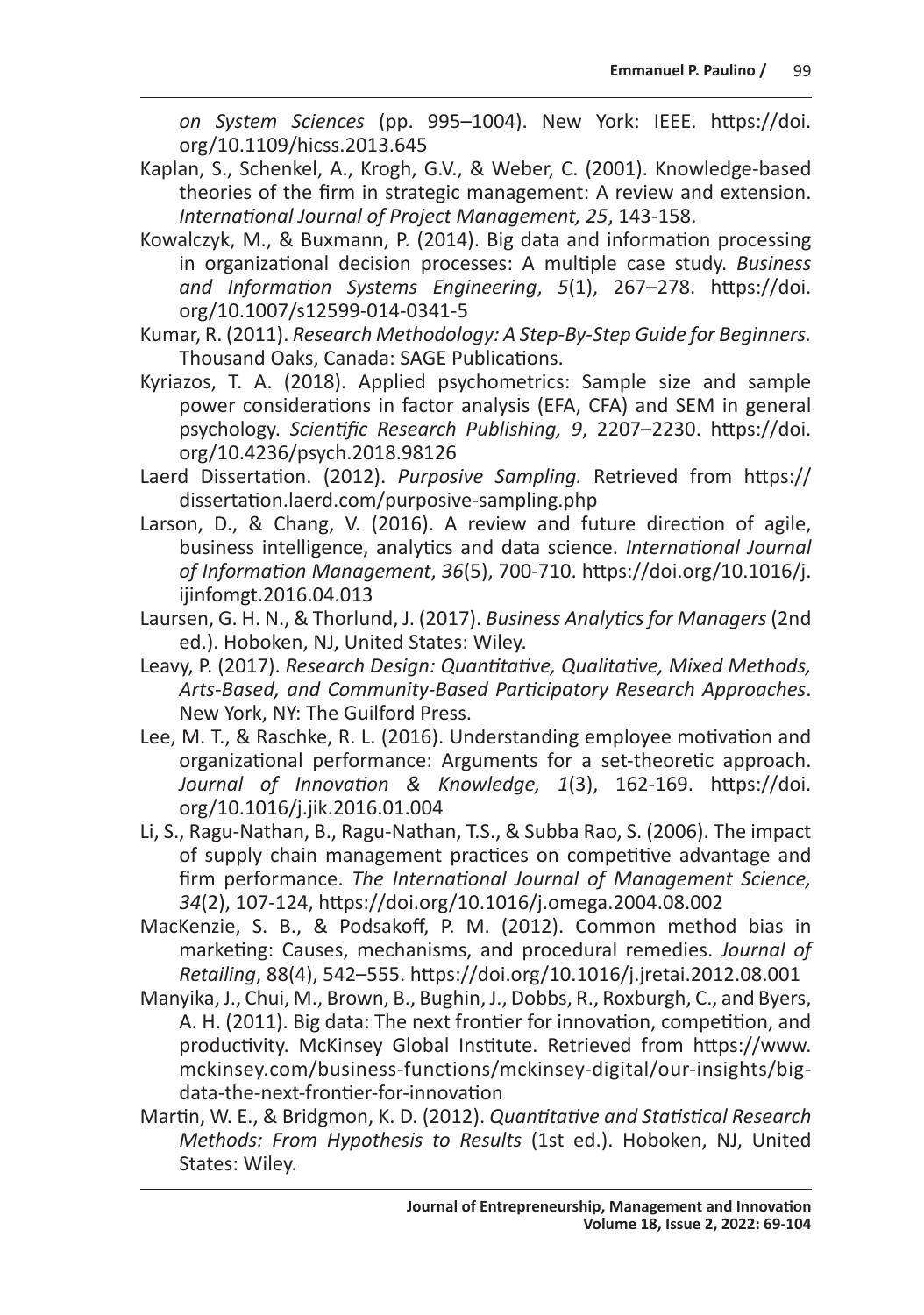- Mashingaidze, K., & Backhouse, J. (2017). The relationships between definitions of big data, business intelligence and business analytics: A literature review. *International Journal of Business Information Systems*, *26*(4), 488-501. https://doi.org/10.1504/ijbis.2017.10008185
- McAfee, A., Brynjolfsson, E., Davenport, T. H., Patil, D. J., & Barton, D. (2012). Big data: The management revolution. *Harvard Business Review*, *90*(10), 60-68.
- Min, H. (2016). *Global Business Analytics Models: Concepts and Applications in Predictive, Healthcare, Supply Chain, and Finance Analytics.* New Jersey, NJ: Pearson Education.
- Mishra, B.K., Hazra, D., Tarannum, K., & Kumar, M. (2016). Business intelligence using data mining techniques and business analytics. *International Conference System Modeling & Advancement in Research Trends (SMART)*, 84-89, https://doi.org/10.1109/SYSMART.2016.7894496.
- Mithas, S., Ramasubbu, N., & Sambamurthy, V. (2011). How information management capability influences firm performance. *MIS Quarterly*, *35*, 237-256. https://doi.org/10.2307/23043496
- Munoz, J. M., Raven, P.V., & Welsh, D. (2006). Retail service quality expectations and perceptions among Philippine small medium enterprises. *Journal of Developmental Entrepreneurship*, *11*(2), 145-156. https://doi. org/10.1142/s1084946706000362
- Nemati, H., & Udiavar, A. (2012). Organizational readiness for implementation of supply chain analytics. *Proceedings of the Eighteenth Americas Conference on Information Systems.* https://doi.org/amcis2012/ proceedings/DecisionSupport/26
- Nunnally, J. C., & Bernstein, J. H. (1994). *Psychometric Theory* (3rd ed.). New York, United States: McGraw-Hill.
- Nunnally, J. C. (1978). *Psychometric Theory* (2nd ed.). New York, United States: McGraw-Hill.
- Ordanini, A., & Rubera, G. (2010). How does the application of an IT service innovation affect firm performance? A theoretical framework and empirical analysis on e-commerce. *Information & Management*, *47*(1), 60-67. https://doi.org/10.1016/j.im.2009.10.003
- Parra V.M., & Halgamuge M.N. (2018) Performance evaluation of big data and business intelligence open source tools: Pentaho and Jaspersoft. In N. Dey, A. Hassanien, C. Bhatt, A. Ashour, & S. Satapathy (Eds), *Internet of Things and Big Data Analytics Toward Next-Generation Intelligence. Studies in Big Data, 30*. Cham: Springer. https://doi.org/10.1007/978-3- 319-60435-0\_6
- Peterson, R. A., & Kim, Y. (2013). On the relationship between coefficient alpha and composite reliability. *Journal of Applied Psychology*, *98*(1), 194–198. https://doi.org/10.1037/a0030767
- Prahalad, C., & Ramaswamy, V. (2004). Co-creating unique value with customers*. Strategy & Leadership, 32*(3), 4-9. https://doi. org/10.1108/10878570410699249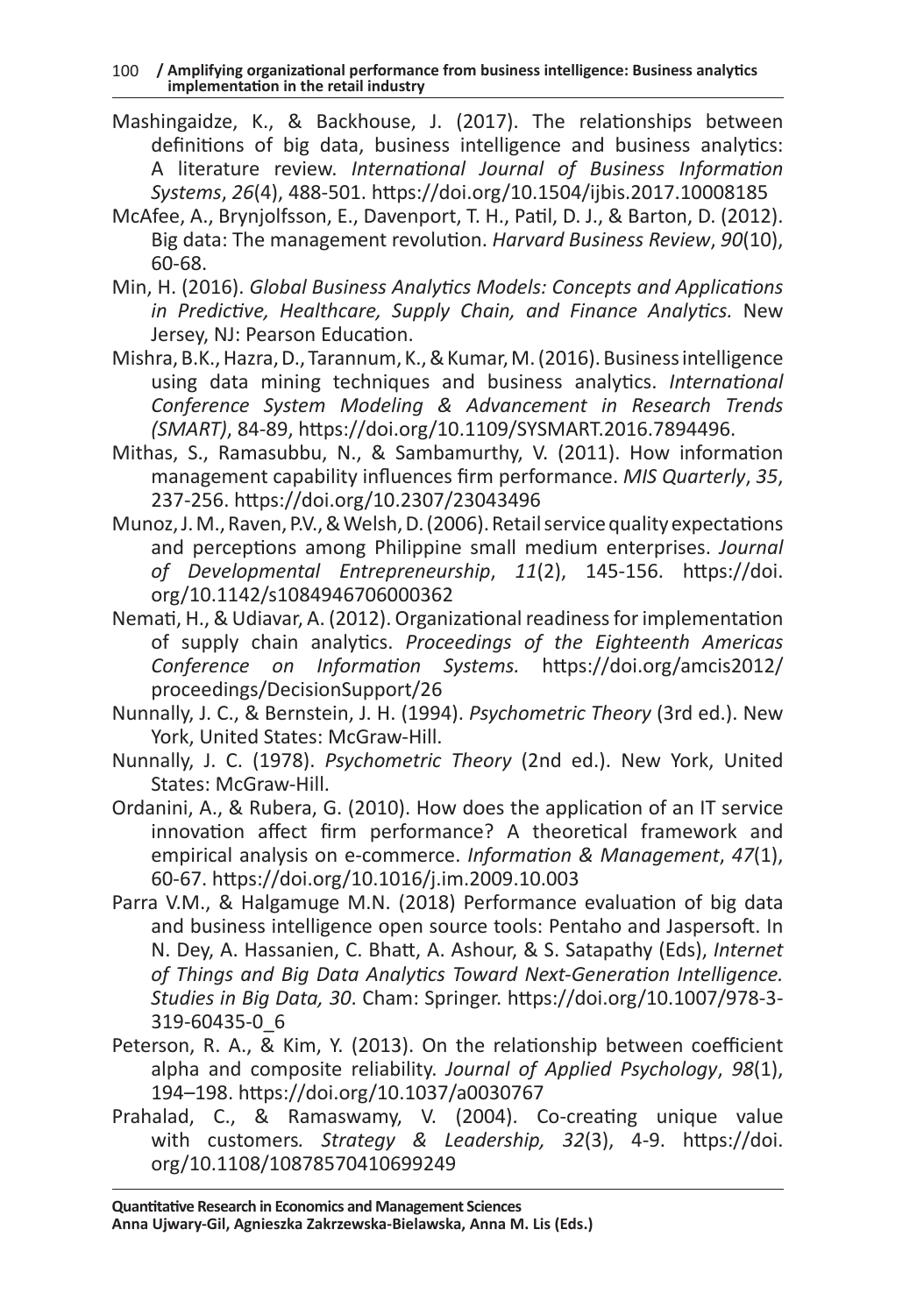- Provost, F., & Fawcett, T. (2013). *Data Science for Business: What You Need to Know about Data Mining and Data-Analytic Thinking*. Sebastopol, California: O'Reilly Media, Inc.
- Rabo, J., & Ang, M. (2018). Determinants of customer satisfaction in aPhilippine retail chain. [Conference Presentation]. *DLSU Research Congress*. https://www.dlsu.edu.ph/wp-content/uploads/pdf/ conferences/research-congress-proceedings/2018/ebm-13.pdf
- Rahman, N. R. A., Othman, M. Z. F., Ab Yajid, M. S., Rahman, S. F. A., Yaakob, A. M., Masri, R., …& Ibrahim, Z. (2018). Impact of strategic leadership on organizational performance, strategic orientation and operational strategy. *Management Science Letters*, *8*, 1387–1398. https://doi. org/10.5267/j.msl.2018.9.006
- Ramanathan, R., Philpott, E., Duan, Y., & Cao, G. (2017). Adoption of business analytics and impact on performance: A qualitative study in retail. *Production Planning & Control*, *28*(11-12), 985-998. https://doi.org/10. 1080/09537287.2017.1336800
- Richland, L. E., Kornell, N., & Kao, L. S. (2009). The pretesting effect: Do unsuccessful retrieval attempts enhance learning? *Journal of Experimental Psychology: Applied*, *15*(3), 243–257. https://doi.org/10.1037/a0016496
- Rothman, D. (2014). *Lead Generation for Dummies* (1st ed.). Hoboken, NJ, United States: Wiley.
- Kearns, G., & Sabherwal, R. (2007). Strategic alignment between business and information technology: A knowledge-based view of behaviors, outcome, and consequences. *Journal of Management Information Systems 23*(3), 129-162. https://doi.org/10.2753/MIS0742-1222230306.
- Sabherwal, R., & Fernandez, I. B. (2011). *Business Intelligence: Practices, Technologies, and Management*. Hoboken, NJ, United States: Wiley.
- Santhanam, R., & Hartono, E. (2003). Issues in linking information technology capability to firm performance. *MIS Quarterly*, *27*(1), 125-153. https:// doi.org/10.2307/30036521
- Sharma, R., Reynolds, P., Scheepers, R., Seddon, P., & Shanks, G. (2010). Business analytics and competitive advantage: A review and a research agenda. *Frontiers in Artificial Intelligence and Applications, 212,* 187-198. https://doi.org/10.3233/978-1-60750-577-8-187.
- Stubbs, E. (2013). *Delivering Business Analytics: Practical Guidelines for Best Practice*. Hoboken, NJ, United States: Wiley.
- Tan, K. H. (2018). Managerial perspectives of big data analytics capability towards product innovation. *Strategic Direction*, *34*(8), 33–35. https:// doi.org/10.1108/sd-06-2018-0134
- Troilo, M., Bouchet, A., Urban, T. L., & Sutton, W. A. (2016). Perception, reality, and the adoption of business analytics: Evidence from north American professional sport organizations. *Omega*, *59*, 72–83. https:// doi.org/10.1016/j.omega.2015.05.011
- Ouahilal, M., El Mohajir, M., Chahhou, M., & El Mohajir, B.E. (2016). A comparative study of predictive algorithms for business analytics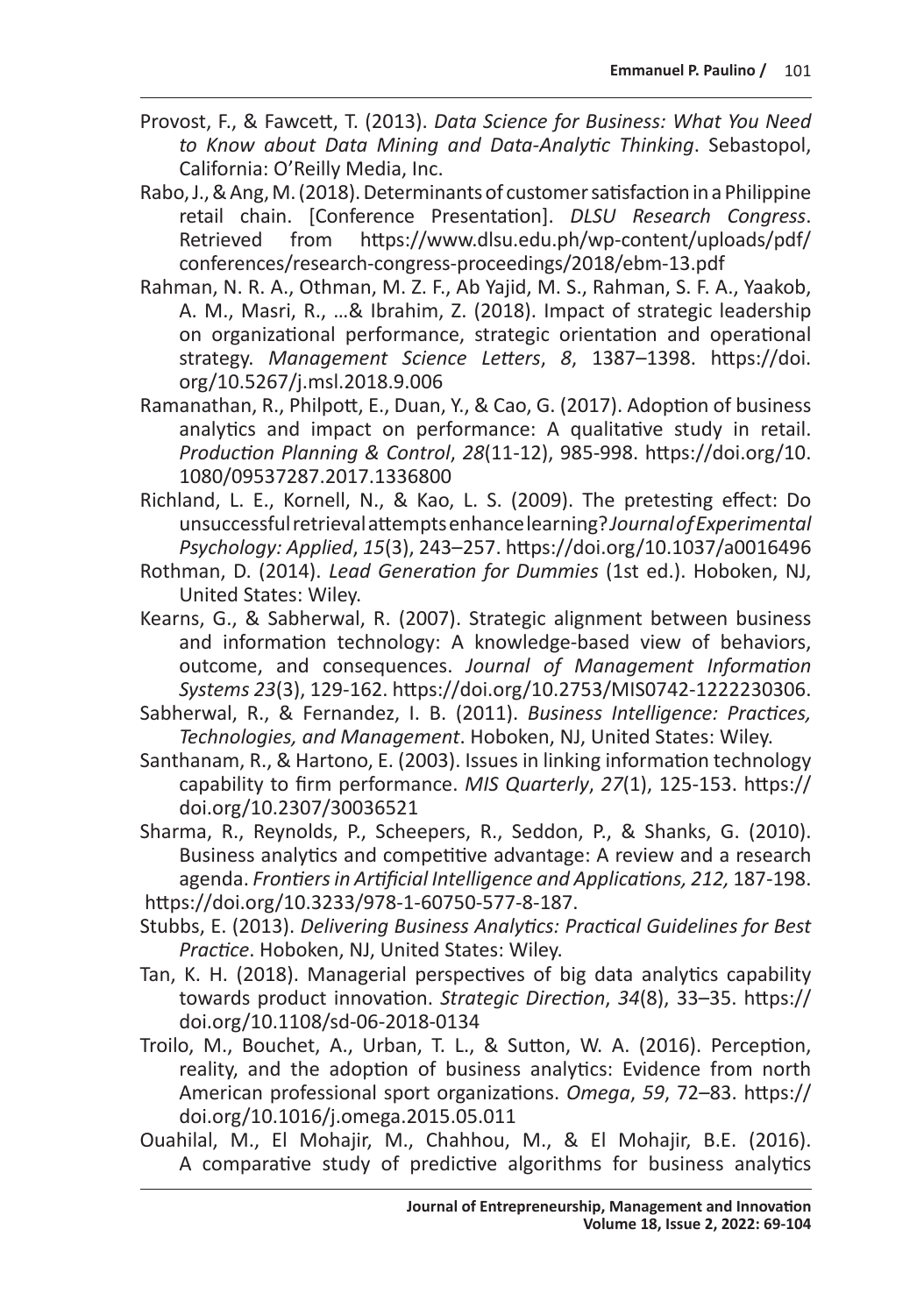and decision support systems: Finance as a case study. In *International Conference on Information Technology for Organizations Development*  (pp. 1-6). https://doi.org/10.1109/IT4OD.2016.7479258

- Visinescu, L. L., Jones, M. C., & Sidorova, A. (2016). Improving decision quality: The role of business intelligence. *Journal of Computer Information Systems*, *57*(1), 58–66. https://doi.org/10.1080/08874417.2016.1181494
- Vossen, G. (2014). Big data as the new enabler in business and other intelligence. *Vietnam Journal of Computer Science*, *1*(1), 3-14. https:// doi.org/10.1007/s40595-013-0001-6
- Waljee, A. K., Higgins, P. D., & Singal, A. G. (2014). A primer on predictive models. *Clinical and Translational Gastroenterology*, *5*(1), e44. https:// doi.org/10.1038/ctg.2013.19
- Wamba, S. F., Akter, S., Edwards, A., Chopin, G., & Gnanzou, D. (2015). How 'big data'can make big impact: Findings from a systematic review and a longitudinal case study. *International Journal of Production Economics*, *165,* 234-246. https://doi.org/10.1016/j.ijpe.2014.12.031
- Williams, S. (2016). *Business Intelligence Strategy and Big Data Analytics: A General Management Perspective*. Amsterdam, Netherlands: Morgan Kaufmann. https://doi.org/10.1016/C2015-0-01169-8
- Wickramasinghe, N., & Lubitz, D. V. (2007). *Knowledge-Based Enterprise: Theories and Fundamentals*. Hershey, Pennsylvania: IGI Global.
- Wixom, B., Yen, B., & Relich, M. (2013). Maximizing value from business analytics. *MIS Quarterly Executive, 12,* 111-123.
- Yamada, J., Stevens, B., Sidani, S., Watt-Watson, J., & de Silva, N. (2010). Content validity of a process evaluation checklist to measure intervention implementation fidelity of the EPIC intervention. *World views on Evidence-Based Nursing*, *7*(3), 158–164. https://doi.org/10.1111/j.1741- 6787.2010.00182.x
- Zamanzadeh, V., Ghahramanian, A., Rassouli, M., Abbaszadeh, A., Alavi-Majd, H., & Nikanfar, A. R. (2015). Design and implementation content validity study: Development of an instrument for measuring Patient-Centered communication. *Journal of Caring Sciences*, *4*(2), 165–178. https://doi. org/10.15171/jcs.2015.017

#### *Abstrakt*

*CEL: Koncepcja analityki biznesowej (BA) i business intelligence (BI) dopiero pojawia się na Filipinach. Ponieważ są to nowe koncepcje, ważne jest zbadanie ich wpływu na wydajność organizacji i wskaźniki wydajności w branży biznesowej. Celem jest zbadanie wpływu analityki biznesowej generującej business intelligence oraz jej wpływu na wydajność organizacji poprzez opracowanie modelu strukturalnego. W konsekwencji ustalono również wpływ wydajności organizacji na inne mierniki wydajności. METO-DYKA: Wykorzystano modelowanie metodą najmniejszych kwadratów — równania strukturalne. Zaproponowano model pokazujący, w jaki sposób business intelligence, generowany przez biznesowe BA, wpływa na wydajność organizacji, co w kon-*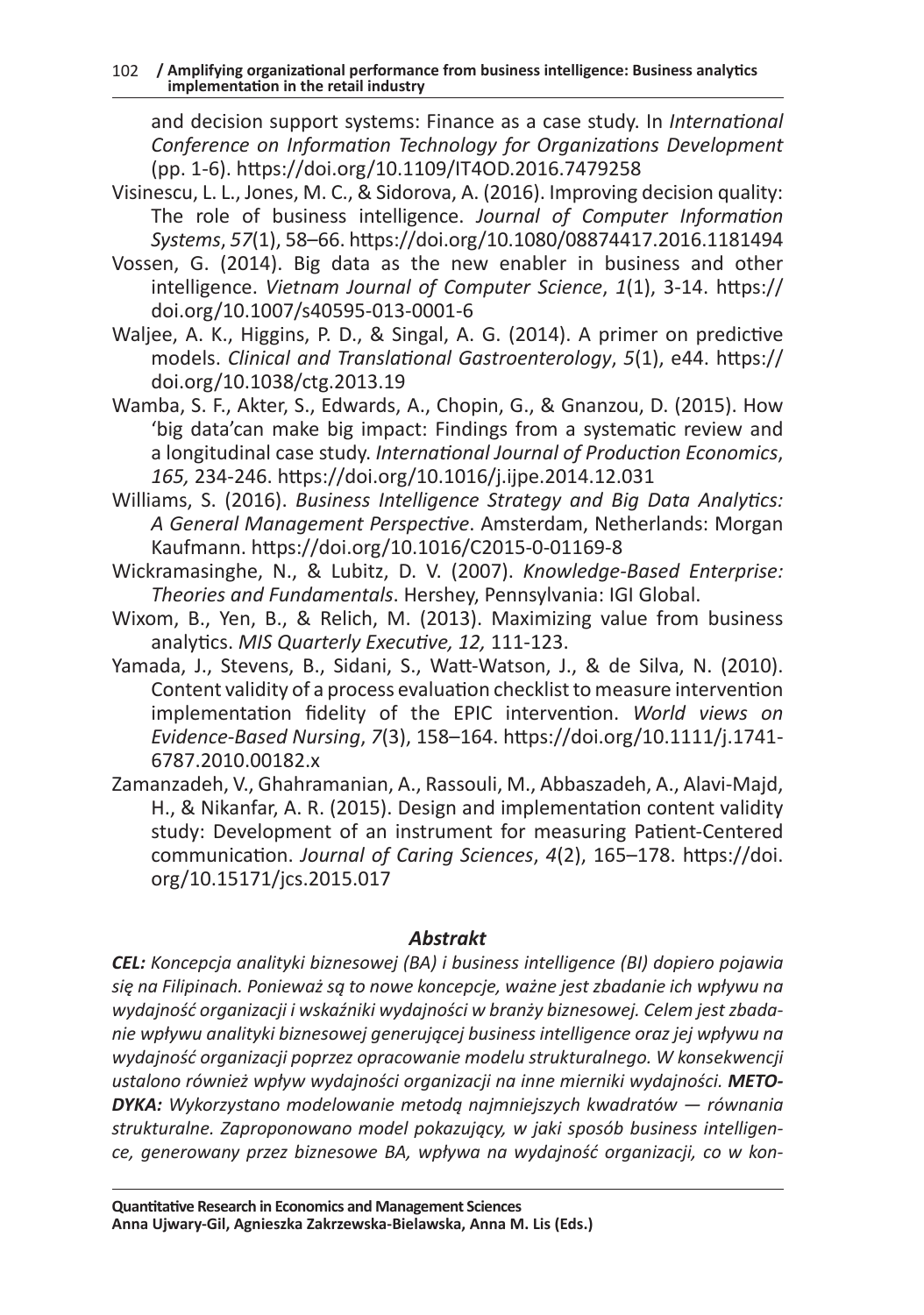*sekwencji prowadzi do poprawy wydajności marketingowej, finansowej i procesów biznesowych. Przeprowadzono ankietę wśród analityków biznesowych i menedżerów wykonawczych firm detalicznych, które wdrażają BA już od co najmniej trzech lat. WYNIKI: Możliwości BA mają znaczący pozytywny wpływ na poziom BI. BI ma znaczący pozytywny wpływ na wydajność organizacji. Jednak wynik analizy moderacji wskazał, że poziom gotowości do wdrożenia BA nie może być uważany za czynnik moderujący związek między BI a wydajnością organizacji. IMPLIKACJE: Spośród różnych możliwości BA, system wspomagania decyzji i zarządzanie procesami biznesowymi okazały się najbardziej korzystnymi funkcjami w generowaniu BI. BI zwiększa wydajność organizacyjną, a w konsekwencji poprawia wydajność marketingu i procesów biznesowych w firmach detalicznych. Jednak gotowość do wdrożenia BA nie wpływa znacząco na to, jak BI poprawia wydajność organizacji. Ogólnie rzecz biorąc, zaleca się, aby w celu zwiększenia wydajności marketingu i procesów biznesowych, firmy detaliczne skupiły się na możliwościach BA systemu wspomagania decyzji i zarządzania procesami biznesowymi. ORYGINALNOŚĆ I WARTOŚĆ: jest to pierwsze badanie empiryczne na Filipinach, w którym oceniano wpływ analityki biznesowej i analizy biznesowej na wydajność organizacji. To badanie jest oryginalne w określaniu, jakie możliwości BA generują BI, co przekłada się na poprawę wydajności organizacji. Badanie to jest również wyjątkowe w określaniu, które kluczowe wskaźniki wydajności zostały znacznie ulepszone w wyniku jego wdrożenia. Może to służyć jako realne odniesienie dla innych badaczy zainteresowanych analityką biznesową i innymi technologiami dotyczącymi zarządzania danymi stosowanymi w operacjach biznesowych. Słowa kluczowe: model równania strukturalnego, podejście oparte na wiedzy, analityka biznesowa, business intelligence, wydajność organizacyjna, branża detaliczna*

# **Biographical note**

**Emmanuel P. Paulino** finished his master's degree in Business Administration at the University of the City of Manila. He is a graduate of Bachelor of Science in Commerce major in Information Management from the University of Perpetual Help in Las Pinas, Philippines. His employment career has mostly been spent in government service, working as an IT and Database Manager and Consultant. In 2012, he started his teaching career with St. Dominic College of Asia. He took the Teaching Certificate Program while teaching at the University of Perpetual Help Molino at the Senior High School department. In September 2019, he passed the Licensure Examination for Professional Teachers. He graduated from the Doctorate Program in Business Administration at the University of the City of Manila in 2021. He is currently a faculty member of San Beda College - Alabang as a faculty in business and management, teaching different courses related to business, entrepreneurship, and research.